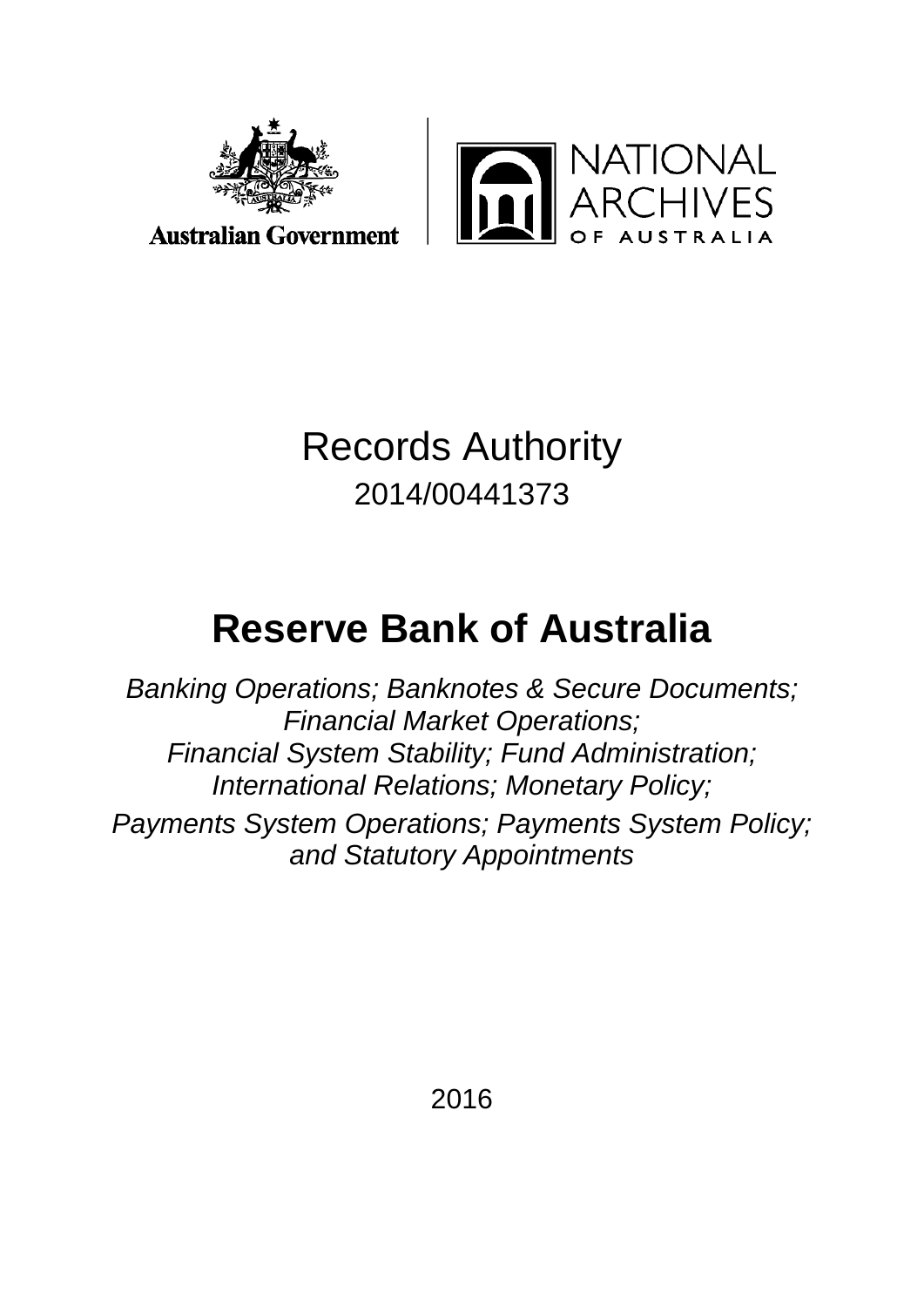# **Change History**

Each entry in this table has been authorised under the *Archives Act 1983*.

Introduction, application notes and authorisations are not part of this document and can be viewed in the respective records authority (as issued). Please contact the National Archives' Agency Service Centre for further information.

| Date       | Changes has been amended                                                       |
|------------|--------------------------------------------------------------------------------|
| 1 Aug 2016 | RA 2014/00441373 as follows:                                                   |
|            | BANKING OPERATIONS - Class 62113 replaces class 61601<br>$\bullet$             |
|            | FINANCIAL MARKET OPERATIONS - Class 62114 replaces class<br>$\bullet$<br>61613 |
|            | PAYMENTS SYSTEM OPERATIONS - Class 62115 replaces class<br>$\bullet$<br>61634  |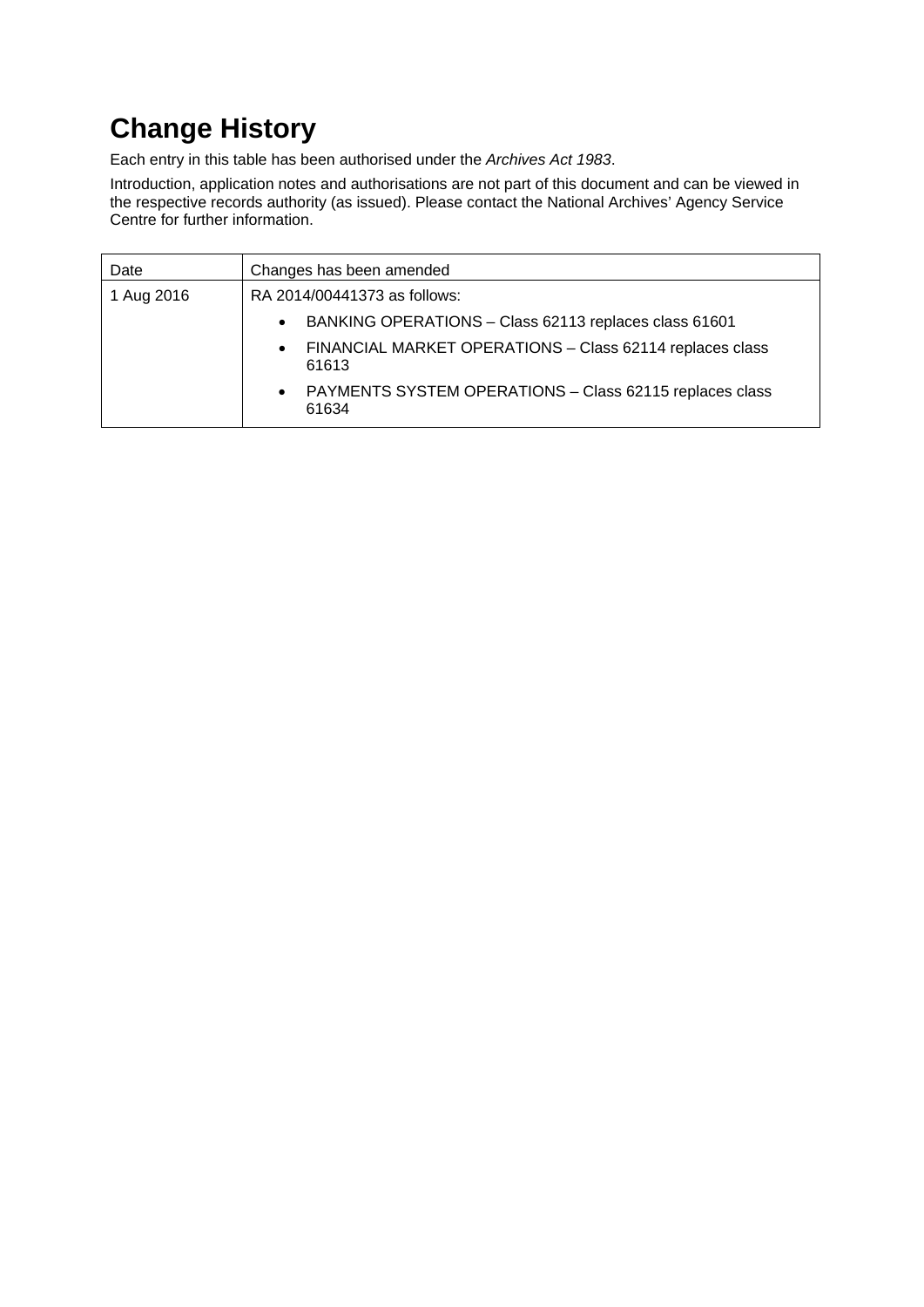

© Commonwealth of Australia (National Archives of Australia) 2016

### **Copyright**

This product, excluding the National Archives of Australia logo, Commonwealth Coat of Arms or registered trademark, has been licensed under a Creative Commons Attribution-Non-Commercial (CC-BY-NC) Version 4.0 International Licence. You may share, copy, redistribute, remix, transform and build upon this work for non-commercial purposes only. However, you must attribute the National Archives of Australia as the copyright holder of the original work, include the attribution as set out below and indicate if changes were made. The full terms and conditions of this licence are available at [www.creativecommons.org](http://www.creativecommons.org/)**.**

### **Attribution**

This records authority is licenced by the Commonwealth of Australia (National Archives of Australia) under a Creative Commons Attribution-Non-Commercial (CC-BY-NC) Version 4.0 International Licence. The original version can be found [on our website.](http://www.naa.gov.au/)

### **Accessibility**

This is an accurate reproduction of the authorised records authority content, created for accessibility purposes.

### **Contact Us**

Enquiries relating to copyright or accessibility should be emailed to [recordkeeping@naa.gov.au.](mailto:recordkeeping@naa.gov.au)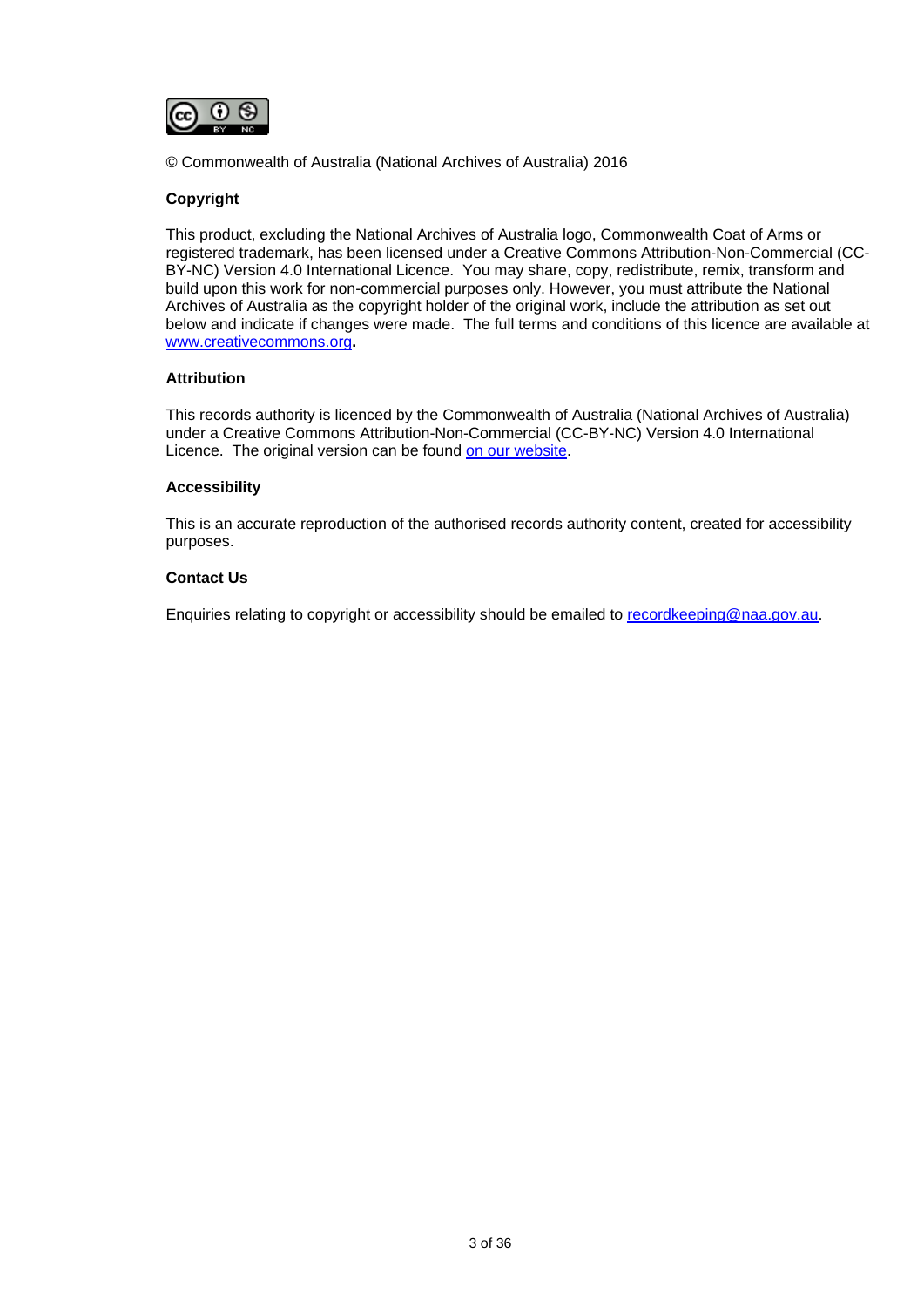# **CONTENTS**

| 5 |
|---|
|   |
|   |
|   |
|   |
|   |
|   |
|   |
|   |
|   |
|   |
|   |
|   |
|   |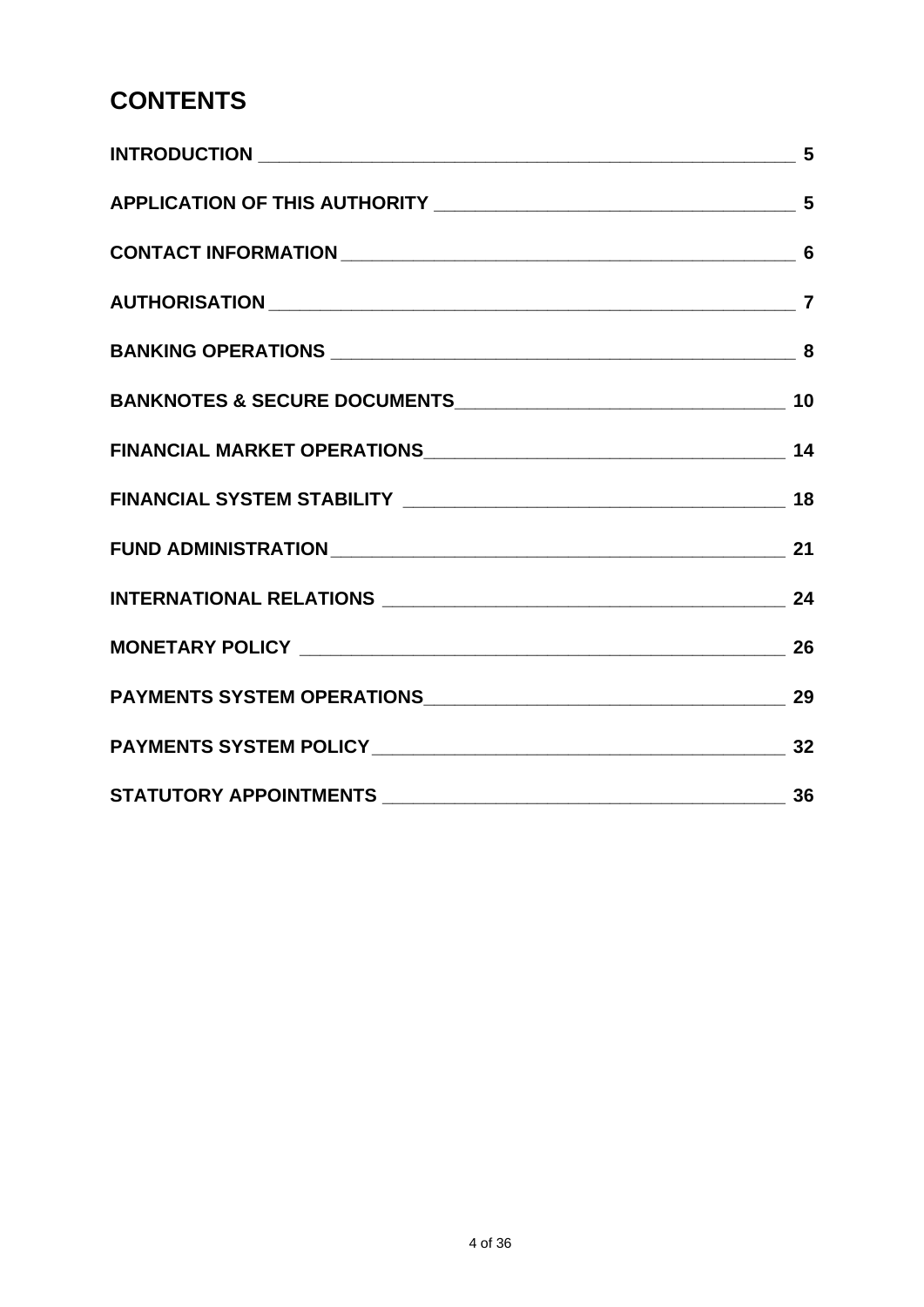### <span id="page-4-0"></span>**INTRODUCTION**

The Reserve Bank of Australia (RBA) and the National Archives of Australia have developed this records authority to set out the requirements for keeping or destroying records for the core business areas of Banking Operations, Banknotes & Secure Documents, Financial Market Operations, Financial System Stability, Fund Administration, International Relations, Monetary Policy, Payments System Operations, Payments System Policy and Statutory Appointments. It represents a significant commitment on behalf of RBA to understand, create and manage the records of its activities.

This authority is based on the identification and analysis of the business of RBA. It takes into account the agency's legal and organisational records management requirements, and the interests of stakeholders, the agency and the National Archives of Australia.

The authority sets out those records that need to be retained as national archives and specifies the minimum length of time that temporary records need to be kept. This authority gives RBA permission under the *Archives Act 1983*, for the destruction of the temporary records described after the minimum retention period has expired. Retention periods for these temporary records are based on: an assessment of business needs; broader organisational accountability requirements; and community expectations, and are approved by the National Archives of Australia on the basis of information provided by the agency.

As changes in circumstances may affect future records management requirements, the periodic review of this authority is recommended. All amendments must be approved by the National Archives.

### <span id="page-4-1"></span>**APPLICATION OF THIS AUTHORITY**

- 1. This authority supersedes Records Authorities, RDA 981 (1993), RDA 1137 (1994) and RDA 1138 (1994). The superseded records authorities cannot be used by the RBA after the date of issue of this Authority.
- 2. This authority is to be used to determine how long records must be kept. Records are matched to the relevant core business and records class in the authority:
	- Where the minimum retention period has expired and the records are not needed for agency business they should be destroyed as authorised in this authority;
	- Records that have not reached the minimum retention period must be kept until they do; and
	- Records that are identified as Retain as National Archives (RNA) are to be transferred to the National Archives of Australia for preservation.
- 3. This authority should be used in conjunction with general records authorities such as:
	- the Administrative Functions Disposal Authority (AFDA) and/or AFDA Express issued by the National Archives to cover business processes and records common to Australian Government agencies;
	- General Records Authority 24 Records Relating to Data Matching Exercises; and
	- General Records Authority 31 for source (including original) records that have been copied, converted or migrated.
- 4. The Normal Administrative Practice (NAP) provision of the *Archives Act 1983* gives agencies permission to destroy certain records without formal authorisation. This usually occurs where records are duplicated, facilitative or for short-term use only. NAP does not replace arrangements agreed to in this authority but can be used as a tool to assist in identifying records for destruction together with an agency's records authority or authorities, and with AFDA and AFDA Express. The National Archives recommends that agencies develop and implement a NAP policy. Advice and guidance on destroying records as a normal administrative practice and on how to develop an agency NAP policy is available from the National Archives' website at [www.naa.gov.au.](http://www.naa.gov.au/)
- 5. Records that are reasonably likely to be needed as evidence in a current or future judicial proceeding or are subject to a request for access under the *Archives Act 1983*, the *Freedom of Information Act 1982* or any other relevant act must not be destroyed until the action has been completed.
- 6. Records subject to a disposal freeze must not be destroyed until the freeze has been lifted. Further information about disposal freezes and whether they affect the application of this authority is available from the National Archives website at [www.naa.gov.au.](http://www.naa.gov.au/)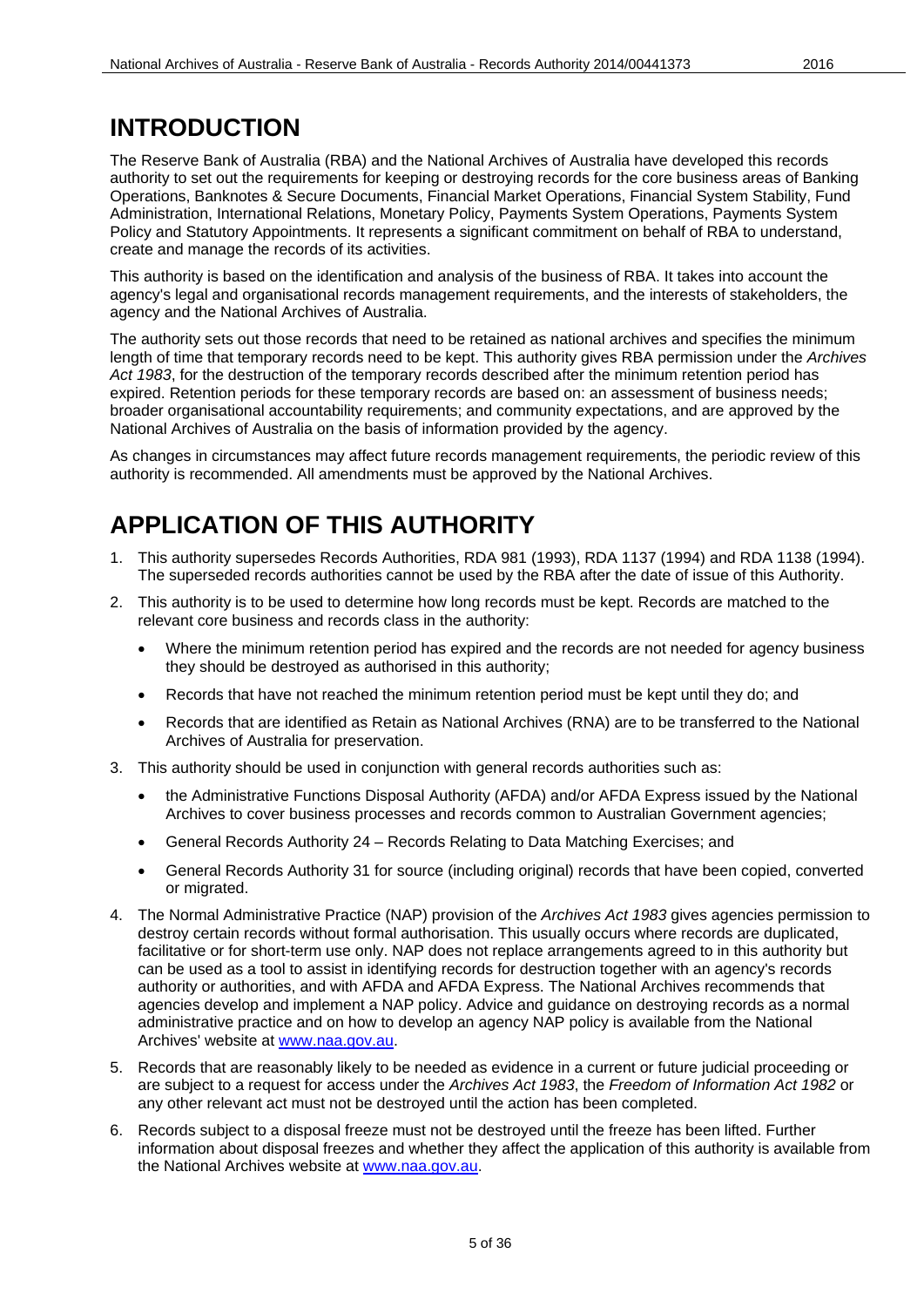- 
- 7. Where the method of recording information changes (for example from a manual system to an electronic system, or when information is migrated from one system to a new system) this authority can still be applied, providing the records document the same core business. The information must be accessible for the period of time prescribed in this authority. The agency will need to maintain continuing access to the information, including digital information, for the periods prescribed in this records authority or until the information is transferred into the custody of the National Archives.
- 8. In general, retention requirements indicate a minimum period for retention. The RBA may extend minimum retention periods if it considers that there is an administrative need to do so, without further reference to the National Archives. Where RBA believes that its accountability will be substantially compromised because a retention period or periods are not adequate, it should contact the National Archives for review of the retention period.
- 9. Records coming within 'Retain as national archives' classes in this authority have been determined to be part of the archival resources of the Commonwealth under Section 3C of the *Archives Act 1983*. The determination of Commonwealth records as archival resources of the Commonwealth obliges agencies to transfer the records to the National Archives when they cease to be current and, in any event, within 15 years of the records coming into existence, under Section 27 of the *Archives Act 1983*.
- 10. Records in the care of agencies should be appropriately stored, managed and preserved. Agencies need to meet this obligation to ensure that the records remain authentic and accessible over time. Under Section 31 of the *Archives Act 1983*, access arrangements are required for records that become available for public access including those records that remain in agency custody.
- 11. Appropriate arrangements should be made with the National Archives when records are to be transferred into custody. The National Archives accepts for transfer only those records designated as national archives.
- 12. Advice on how to use this authority is available from RBA's records manager. If there are problems with the application of the authority that cannot be resolved, please contact the National Archives.

# <span id="page-5-0"></span>**CONTACT INFORMATION**

For assistance with this authority or for advice on other records management matters, please contact National Archives' Agency Service Centre.

Queen Victoria Terrace Parkes ACT 2600 Canberra Business Centre ACT 2610 Website: [www.naa.gov.au](http://www.naa.gov.au/)

PO Box 7425 **Email:** [recordkeeping@naa.gov.au](mailto:recordkeeping@naa.gov.au) **Email: Email:** recordkeeping@naa.gov.au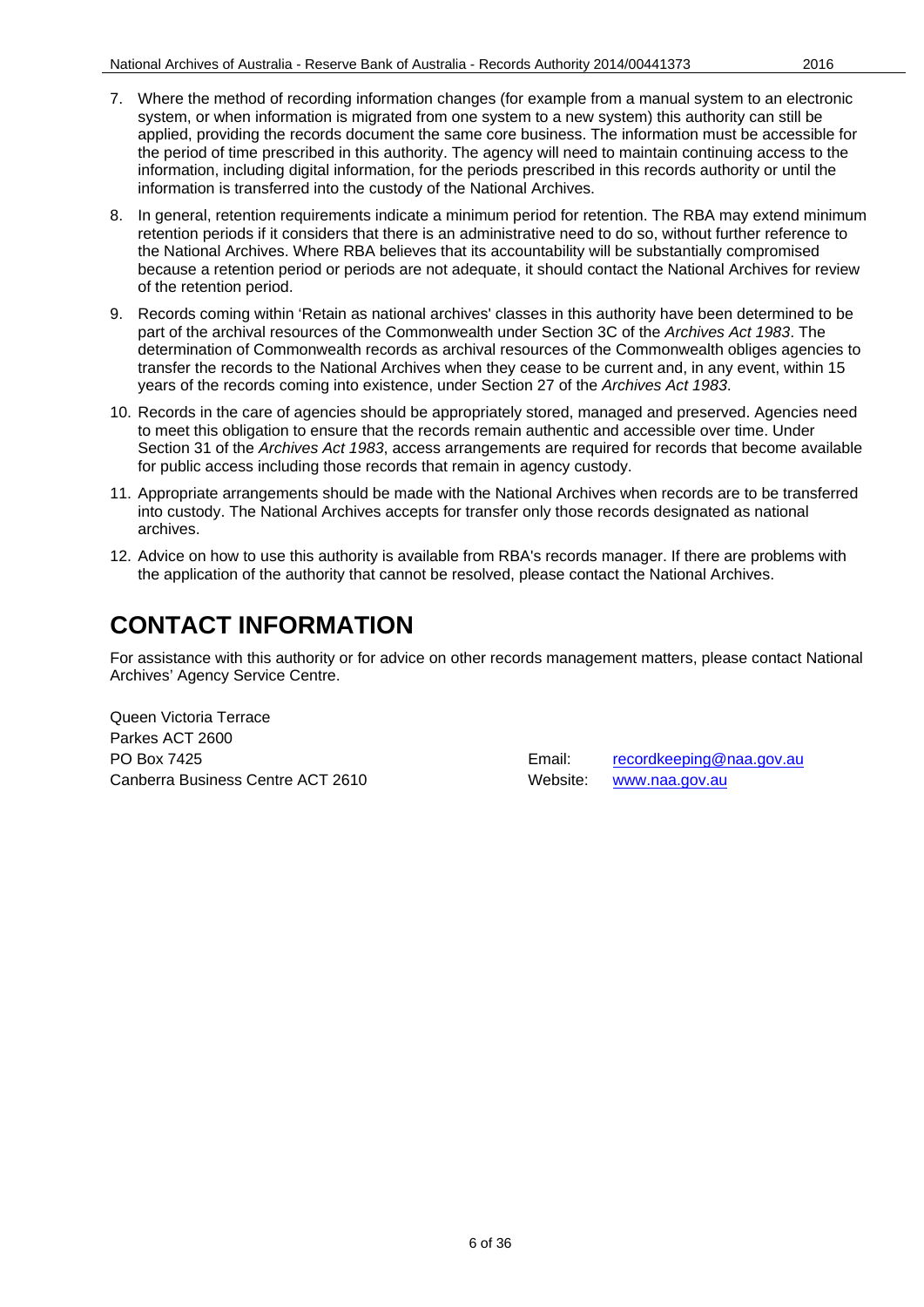### <span id="page-6-0"></span>**AUTHORISATION**

### **RECORDS AUTHORITY 2014/00441373**

| Person to whom notice of<br>authorisation is given: | <b>Glenn Stevens</b><br>Governor<br>Reserve Bank of Australia<br>65 Martin Place |
|-----------------------------------------------------|----------------------------------------------------------------------------------|
|                                                     | Sydney NSW 2000                                                                  |

| <b>Purpose:</b>     | Authorises arrangements for the disposal of records in accordance with<br>Section 24(2)(b) of the Archives Act 1983                                                                                                                                                                                         |
|---------------------|-------------------------------------------------------------------------------------------------------------------------------------------------------------------------------------------------------------------------------------------------------------------------------------------------------------|
|                     | Determines records classed as 'Retain as national archives' in this<br>records authority to be part of the archival resources of the<br>Commonwealth under section 3C of the Archives Act 1983.                                                                                                             |
|                     |                                                                                                                                                                                                                                                                                                             |
| <b>Application:</b> | All core business records relating to Banking Operations, Banknotes &<br>Secure Documents, Financial Market Operations, Financial System<br>Stability, Fund Administration, International Relations, Monetary Policy,<br>Payments System Operations, Payments System Policy, and Statutory<br>Appointments. |
|                     |                                                                                                                                                                                                                                                                                                             |

This authority gives permission for the destruction, retention or transfer to the National Archives of Australia of the records described. This authority will apply only with the consent of the agency currently responsible for the business documented in the records described.

### Authorising Officer **Contract Contract Contract Contract Contract Contract Contract Contract Contract Contract Contract Contract Contract Contract Contract Contract Contract Contract Contract Contract Contract Contract Con**

Anne Lyons 1 August 2016 Assistant Director-General National Archives of Australia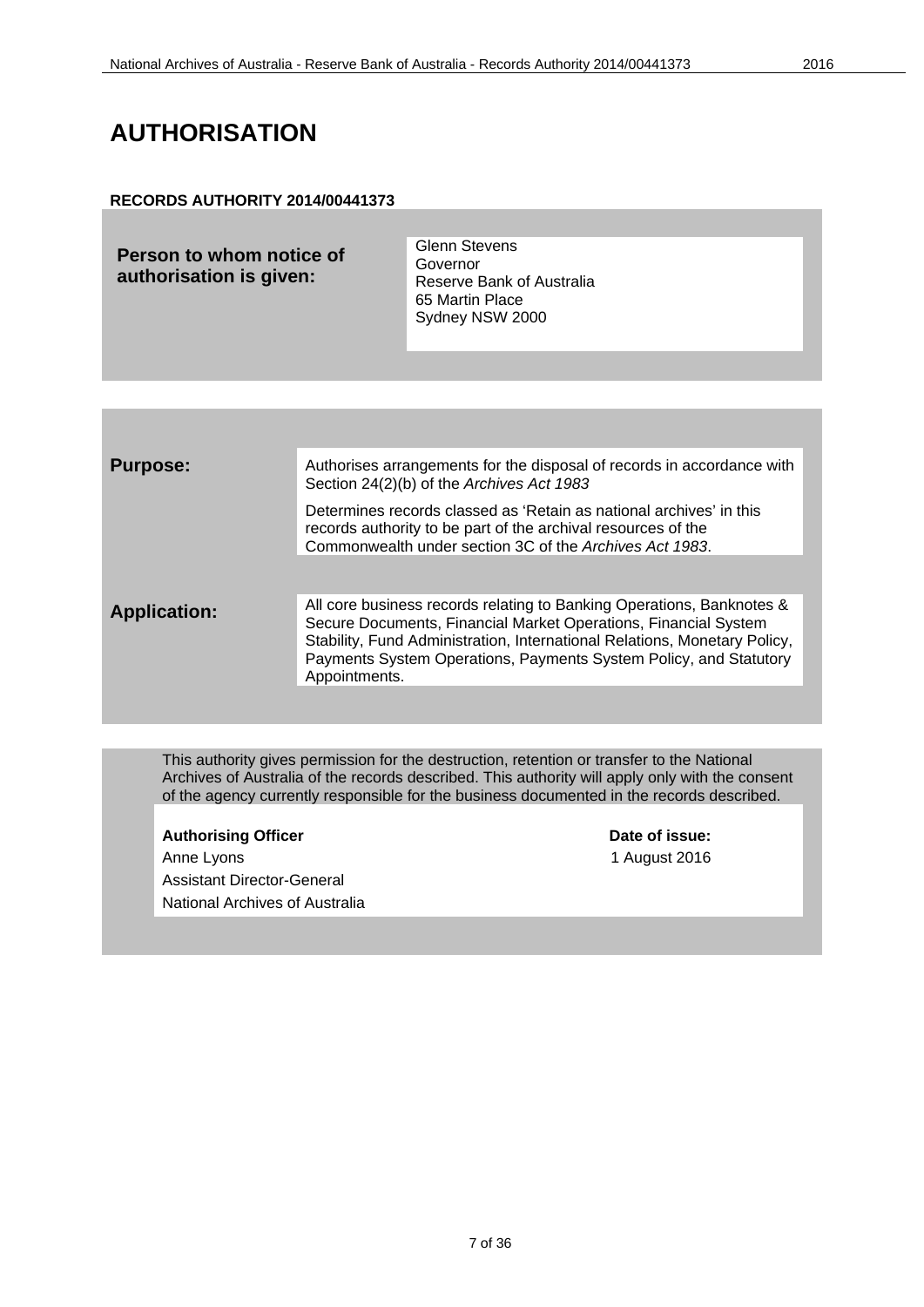# <span id="page-7-0"></span>**BANKING OPERATIONS**

The core business of providing specialised banking services to the Australian Government, its agencies and other instrumentalities, overseas banks and official institutions.

The core activities include:

- developing, implementing and reviewing policies, plans and procedures;
- negotiating, establishing and implementing contracts and agreements;
- setting up and maintaining customer accounts;
- recording and managing customer identification details;
- processing, recording and settling customer banking transactions;
- managing ongoing relationships with banking customers;
- determining pricing for services;
- handling breaches and incidents:
- monitoring, forecasting and reporting on financial transactions and banking operations;
- developing new and/or enhanced products and services;
- designing, developing and producing forms for banking;
- providing teller services, including the provision of safe custody boxes;
- managing registry operations (eg providing registry services to official foreign institutions);
- managing and participating in committees, meetings and working groups; and
- providing and receiving advice in relation to banking operations.

The performance of the core business is supported by general activities such as:

- developing, implementing and reviewing internal operating policies and procedures; and
- reviewing.

### *Cross references to other areas of this records authority*

*For the handling and management of banknotes, including enquiries regarding numismatic banknotes, handling and management of counterfeit banknotes, mutilated notes claims as part of the Bank's teller services, use BANKNOTES & SECURE DOCUMENTS.*

*For international committees, meetings, working groups, and relations with international bodies, use INTERNATIONAL RELATIONS.*

*Cross references to AFDA Express records authority*

*For the development and management of banking systems hardware and software, use TECHNOLOGY & TELECOMMUNICATIONS.*

*For advice, briefs and submissions to the portfolio Minister, cabinet submissions and the organisation's participation in formal inquiries, use GOVERNMENT RELATIONS.*

*For media releases and statements, use COMMUNITY RELATIONS or GOVERNMENT RELATIONS.*

*For the acquisition of goods and services including external consultants and service providers, use PROCUREMENT.*

*For internal and external audits, use STRATEGIC MANAGEMENT.*

*Cross references to other records authorities*

*For records of the Reserve Bank Board or the Payments Systems Board, use GOVERNING BODIES.*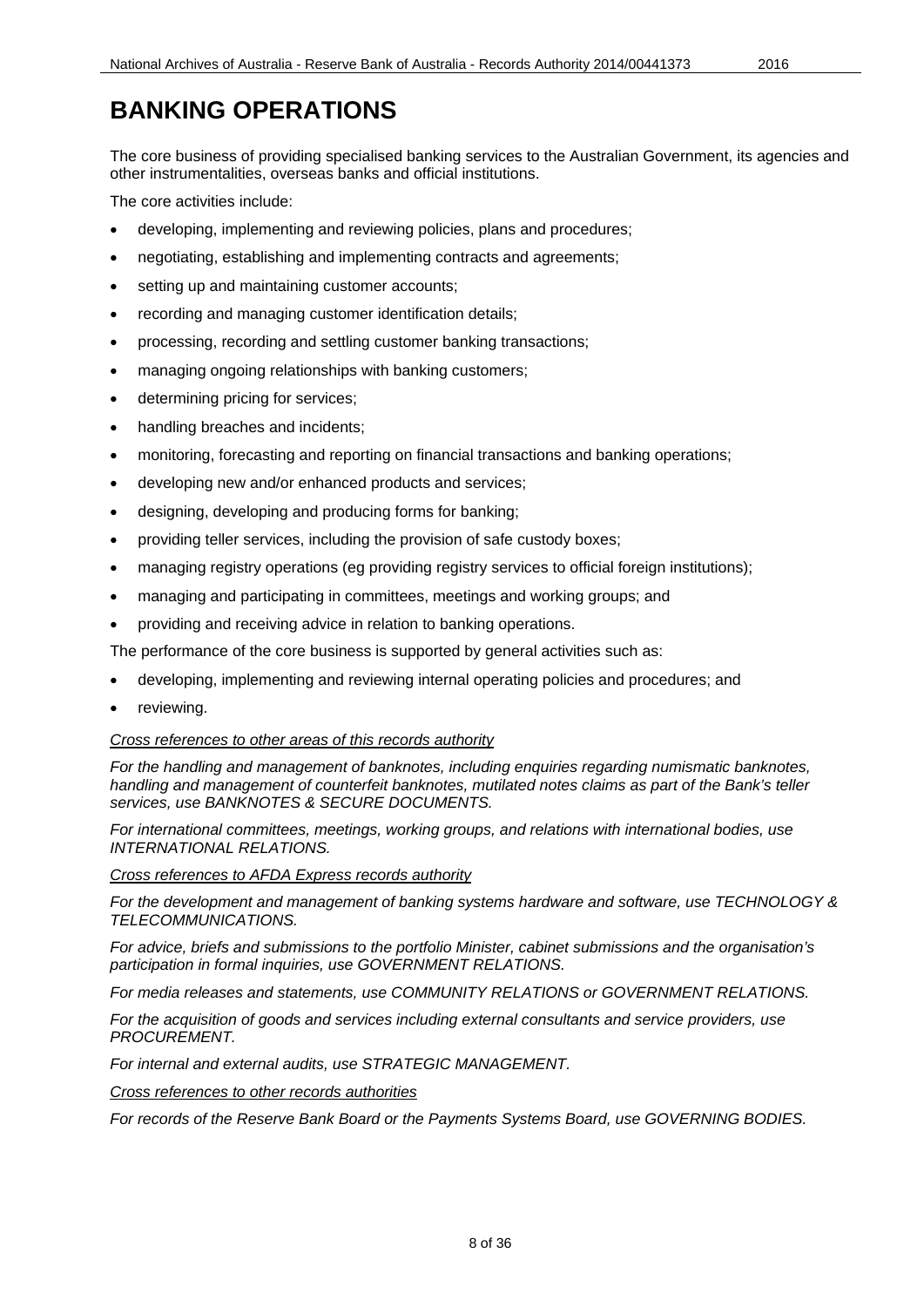# **BANKING OPERATIONS**

| <b>Class no</b> | <b>Description of records</b>                                                                                                                                                                                                                                                                                                                                                                          | <b>Disposal action</b>                                            |
|-----------------|--------------------------------------------------------------------------------------------------------------------------------------------------------------------------------------------------------------------------------------------------------------------------------------------------------------------------------------------------------------------------------------------------------|-------------------------------------------------------------------|
| 61598           | The following significant records documenting:                                                                                                                                                                                                                                                                                                                                                         | Retain as national                                                |
|                 | developing, implementing and reviewing policies, plans and<br>٠<br>procedures which establish high level banking and registry<br>processes, controls and frameworks, including final versions,<br>milestone drafts, consultation and supporting research;                                                                                                                                              | archives                                                          |
|                 | final versions of intergovernmental and other high-level<br>٠<br>agreements, such as bilateral agreements and memorandums of<br>understanding with states, territories and financial institutions,<br>including those establishing principles, processes and<br>responsibilities for managing banking and registry operations in<br>Australia;                                                         |                                                                   |
|                 | breaches and incidents which significantly impact on the operations<br>$\bullet$<br>or reputation of the Bank or another Government agency, or results<br>in major changes to policies, procedures or operations of the Bank.<br>Includes incident reports, investigation records, suspicious matters<br>reports, and other reports provided to regulatory authorities or law<br>enforcement agencies; |                                                                   |
|                 | design, development and review of new or enhanced products and<br>$\bullet$<br>services that are innovative, unique and valuable to government<br>such as the Government Direct Entry Service. Includes final<br>versions and milestone drafts of business plans, research papers,<br>legal advice and marketing plans;                                                                                |                                                                   |
|                 | high-level reviews of the core business. Includes final review<br>$\bullet$<br>reports, milestone drafts, recommendations, stakeholder<br>consultations, submissions and supporting research; and                                                                                                                                                                                                      |                                                                   |
|                 | master version of agency external publications.<br>٠                                                                                                                                                                                                                                                                                                                                                   |                                                                   |
| 61599           | Records relating to the identification of customers. Such as Know Your<br>Customer (KYC) identification forms and checklists and associated<br>supporting documentation, as well as advice received regarding<br>changes to identification details.                                                                                                                                                    | Destroy 10 years<br>after relationship<br>with customer<br>ceases |
| 61600           | Records documenting arrangements for committees, meetings and<br>working groups.                                                                                                                                                                                                                                                                                                                       | Destroy 2 years after<br>action completed                         |
| 62113           | Records documenting:<br>routine operational administrative tasks supporting the core<br>business; and<br>banking operations activities, other than those covered in classes<br>61598 to 61600.                                                                                                                                                                                                         | Destroy 7 years after<br>action completed                         |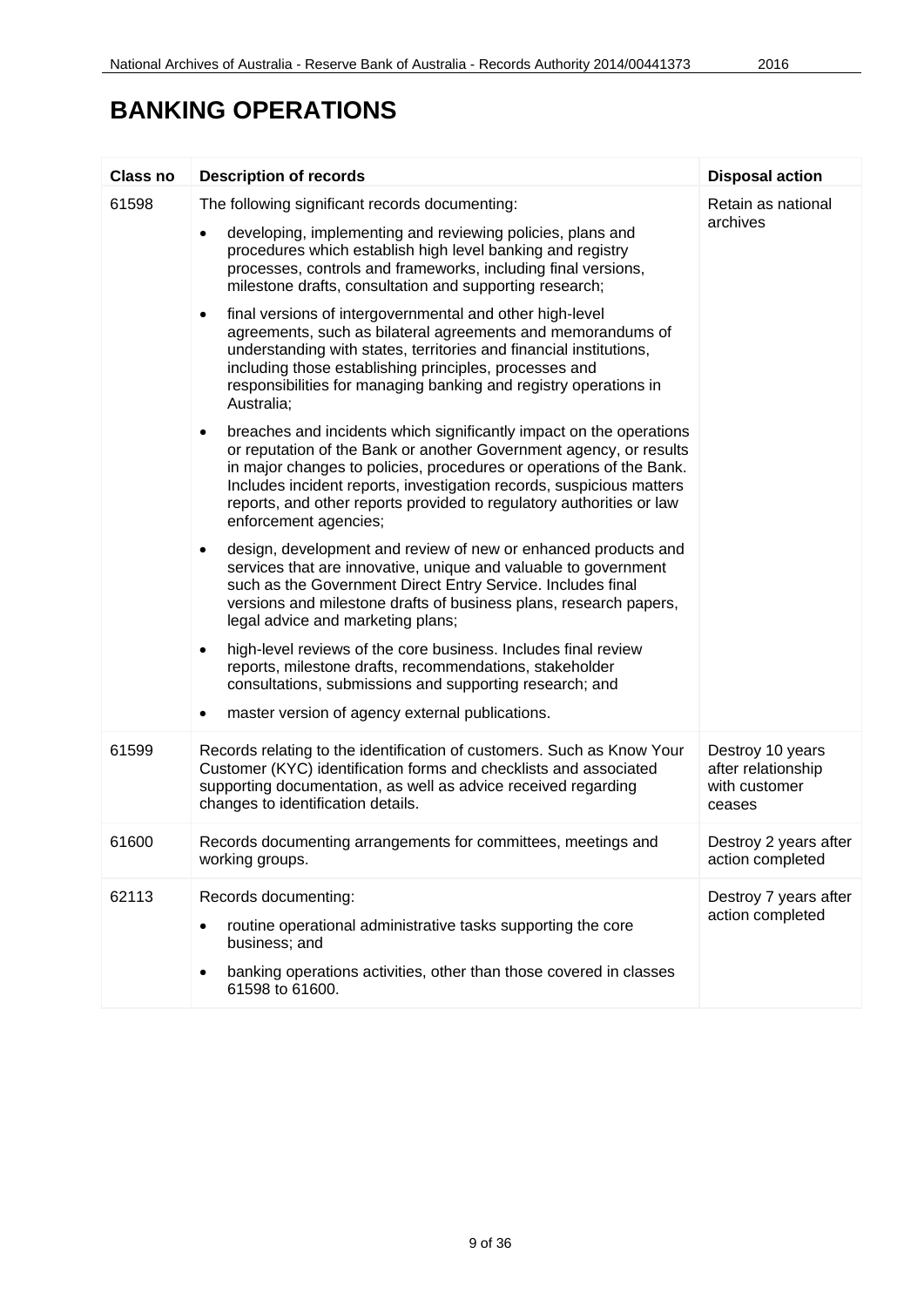<span id="page-9-0"></span>The core business of designing, manufacturing, distributing, processing and destroying Australian banknotes. Includes the provision of banknote and secure document related services for domestic and overseas customers on a commercial basis.

The core activities include:

- purchasing Australian banknotes from Note Printing Australia Ltd;
- managing the design, production and quality assurance of banknotes;
- providing and receiving advice;
- establishing and managing intellectual property rights;
- distributing banknotes;
- detecting and handling counterfeit banknotes;
- assessing damaged banknotes and arrangement for reimbursement for genuine verified notes;
- ensuring quality management of banknotes in circulation;
- currency accounting;
- monitoring, reviewing and forecasting banknote stocks and movements;
- managing the security of banknote stocks;
- destroying banknotes;
- managing numismatic banknote sales;
- providing commercial banknote and secure document services to domestic and overseas customers;
- conducting research;
- providing public education and promoting awareness in relation to banknote issues and matters; and
- carrying out audits of approved cash centre operations.

The performance of the core business is supported by general activities such as:

- negotiating, establishing and implementing contracts and agreements;
- managing and participating in committees and working groups;
- preparing and delivering speeches, presentations and briefings;
- developing, implementing and reviewing policies, plans and procedures;
- handling enquiries relating to banknotes; and
- reviewing.

### *Cross references to other areas of this records authority*

*For involvement in international initiatives to combat counterfeiting, use INTERNATIONAL RELATIONS.*

*Cross references to AFDA Express records authority*

*For financial transactions associated with numismatic sales, use FINANCIAL MANAGEMENT.*

*For managing the acquisition of goods and services, including external consultants and service providers, use PROCUREMENT.*

*For advice, briefs and submissions to the portfolio Minister, cabinet submissions and the organisation's participation in formal inquiries, use GOVERNMENT RELATIONS.*

*For media releases, press cuttings and extracts, use COMMUNITY RELATIONS or GOVERNMENT RELATIONS.*

*For the security of land and buildings, use PROPERTY MANAGEMENT.*

*For visits by the Minister and/or members of parliament, use GOVERNMENT RELATIONS.*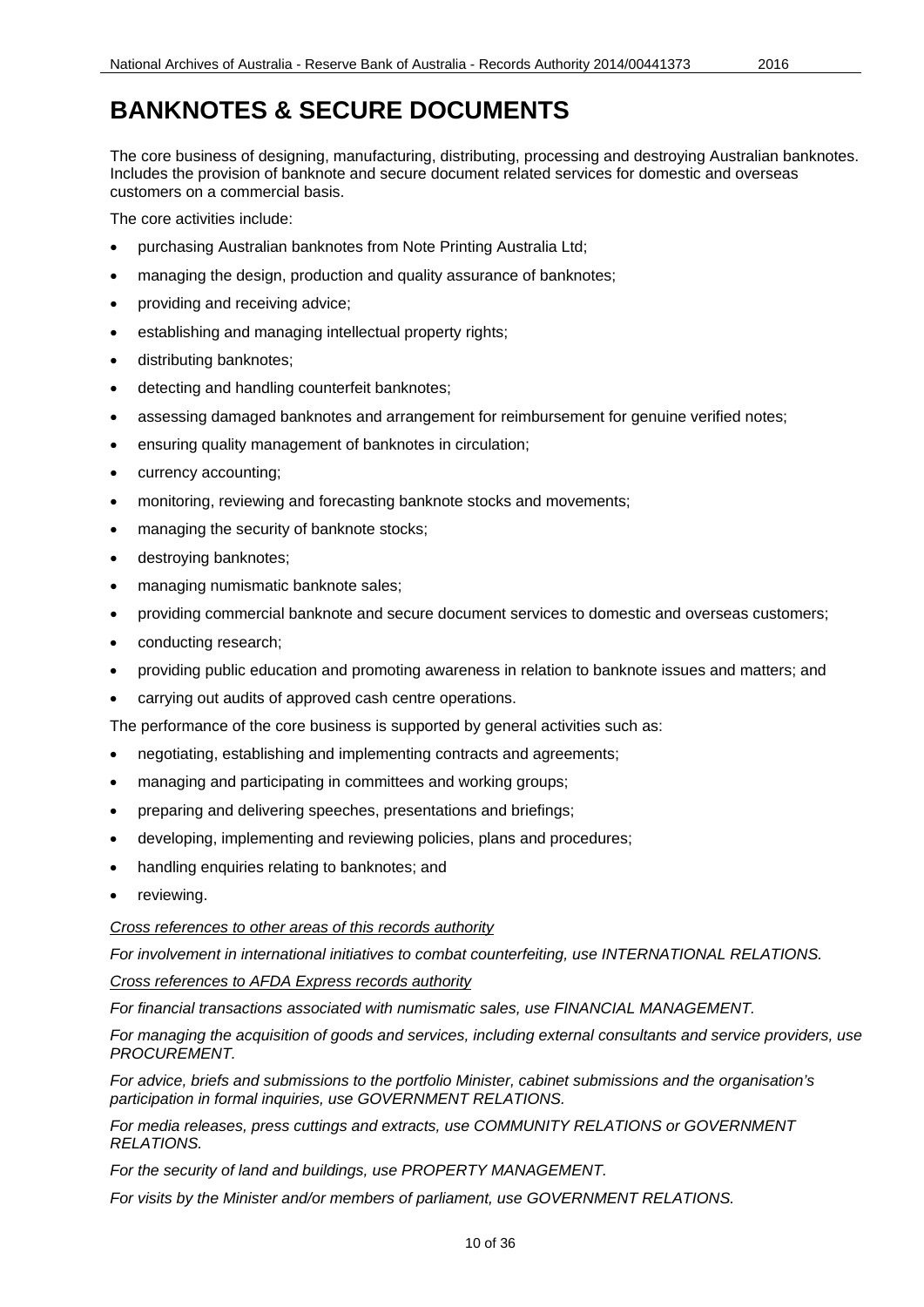*For internal and external audits across the Bank, use STRATEGIC MANAGEMENT.*

*Cross references to other records authorities*

*For the development and management of historical collections of Australian banknotes and associated machines and equipment, including developing and managing exhibitions and public programs, use SMALL COLLECTION MANAGEMENT.*

*For records of the Reserve Bank Board and Note Printing Australia Board, use GOVERNING BODIES.*

*For reviews of the governance arrangements with subsidiaries (eg Note Printing Australia), use ESTABLISHING & WINDING UP ENTITIES.*

| Class no | <b>Description of records</b>                                                                                                                                                                                                                                                                                                                                                                                                                                                                                                             | <b>Disposal action</b> |
|----------|-------------------------------------------------------------------------------------------------------------------------------------------------------------------------------------------------------------------------------------------------------------------------------------------------------------------------------------------------------------------------------------------------------------------------------------------------------------------------------------------------------------------------------------------|------------------------|
| 61603    | The following significant records documenting:                                                                                                                                                                                                                                                                                                                                                                                                                                                                                            | Retain as national     |
|          | developing, implementing and reviewing policies and plans relating<br>to the design, production and management of Australian<br>banknotes. Includes final version, milestone drafts, results of<br>stakeholder consultations and feedback, and supporting research;                                                                                                                                                                                                                                                                       | archives               |
|          | 4 Australian banknotes of every denomination whenever a new<br>$\bullet$<br>banknote series is introduced (eg paper and polymer series);                                                                                                                                                                                                                                                                                                                                                                                                  |                        |
|          | 4 of each Australian banknote where a significant production<br>$\bullet$<br>change has been made (eg layout, design, colour, size, banknote<br>signatures and security features) or the change offers an<br>interesting historical perspective (eg change of Head of State or<br>withdrawal of a banknote denomination);                                                                                                                                                                                                                 |                        |
|          | 4 of each commemorative Australian banknote produced to signify<br>$\bullet$<br>a nationally significant event or achievement (eg Australia's<br>bicentenary);                                                                                                                                                                                                                                                                                                                                                                            |                        |
|          | 3 sheets (Master Standards) from each production phase, which<br>$\bullet$<br>reflect the original artwork and quality requirements signed off by<br>the Bank when an Australian banknote is first developed, and when<br>substantial changes to banknotes occur over time, such as<br>changes to the layout, design, colour, or size of banknotes, or<br>changes to banknote signatures and security features;                                                                                                                           |                        |
|          | at least 2 example counterfeit Australian banknotes (of each<br>$\bullet$<br>denomination) from each counterfeit group or classification which:<br>belong to notable groups of counterfeits that led to changes to the<br>design and production of banknotes; demonstrate counterfeiting<br>techniques of interest; illustrate a range of counterfeiting<br>techniques over time; and/or illustrate a range of counterfeit<br>qualities. Includes summary information regarding counterfeit<br>samples captured in systems and databases; |                        |
|          | an example of a master production tooling (eg intaglio plates and<br>٠<br>other production plates) from the first design of each denomination<br>of each series of banknotes issued into circulation;                                                                                                                                                                                                                                                                                                                                     |                        |
|          | an example of a master production tooling for only one of the<br>affected denominations where substantial generic design change<br>occurs affecting multiple denominations to the existing series (eg<br>signature changes);                                                                                                                                                                                                                                                                                                              |                        |
|          | an example of a master production tooling for each of the affected<br>٠<br>denominations where a substantial, denomination-specific design<br>change occurs to the existing series;                                                                                                                                                                                                                                                                                                                                                       |                        |
|          | an example of a master production tooling from only one                                                                                                                                                                                                                                                                                                                                                                                                                                                                                   |                        |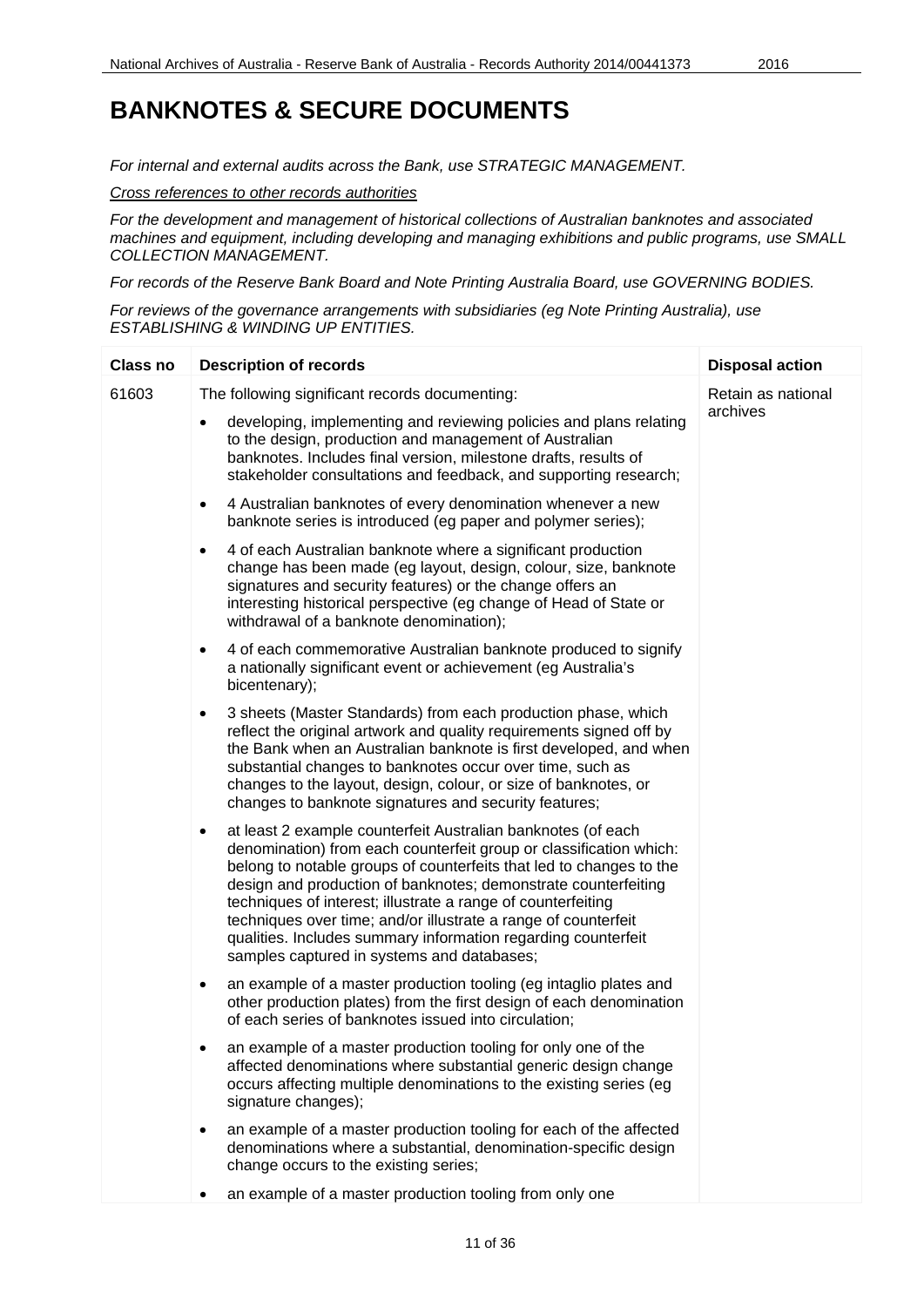| <b>Class no</b> | <b>Description of records</b>                                                                                                                                                                                                                                                                                                                                                                                                                                                                                                                                                               | <b>Disposal action</b> |
|-----------------|---------------------------------------------------------------------------------------------------------------------------------------------------------------------------------------------------------------------------------------------------------------------------------------------------------------------------------------------------------------------------------------------------------------------------------------------------------------------------------------------------------------------------------------------------------------------------------------------|------------------------|
|                 | denomination where a substantial technological change occurs to<br>the production of the banknotes;                                                                                                                                                                                                                                                                                                                                                                                                                                                                                         |                        |
|                 | design, production and review of Australian banknotes, including<br>$\bullet$<br>design proposals, briefs, technical specifications, approved and<br>rejected designs, drawings, research, and advice from historians<br>and specialist groups;                                                                                                                                                                                                                                                                                                                                             |                        |
|                 | biographical information about designers of Australian banknotes;<br>$\bullet$                                                                                                                                                                                                                                                                                                                                                                                                                                                                                                              |                        |
|                 | final version of materials used to educate and/or promote<br>$\bullet$<br>awareness of Australian banknotes and banknote issues;                                                                                                                                                                                                                                                                                                                                                                                                                                                            |                        |
|                 | copyright and other intellectual property rights to final approved<br>$\bullet$<br>designs for Australian banknotes;                                                                                                                                                                                                                                                                                                                                                                                                                                                                        |                        |
|                 | high-level advice provided to or received from major stakeholders.<br>$\bullet$<br>Includes final version of formal advice, submissions and supporting<br>research and briefs;                                                                                                                                                                                                                                                                                                                                                                                                              |                        |
|                 | identifying and examining counterfeit Australian banknotes which<br>$\bullet$<br>are subject to media scrutiny, result in significant targeted police<br>investigations and operations, or which lead to changes to the<br>design and production of banknotes. Includes liaison and<br>correspondence with law enforcement agencies, banks and<br>banknote equipment manufacturers; information received from<br>members of the public (including associated reward claims); results<br>of laboratory tests; forensic reports; witness statements and court<br>testimonies;                 |                        |
|                 | major research outcomes, including, final reports, papers, findings<br>٠<br>and related joint venture agreements, which have been<br>controversial; led to changes to the design and/or production of<br>Australian banknotes; involved extensive debate and/or aroused<br>widespread interest; involved eminent researchers; or made a<br>significant contribution to the existing body of knowledge relating to<br>the design, production and management of Australia's banknotes;                                                                                                        |                        |
|                 | commercial banknote and secure document related services to<br>$\bullet$<br>domestic or overseas customers which have been controversial,<br>subject to intense media scrutiny and aroused widespread public<br>interest, and/or resulted in significant changes to the operations,<br>policies or processes of the Bank and/or its subsidiary companies.<br>Includes bids, tenders, records relating to the negotiation,<br>establishment and variation of contracts, project management<br>records, and records relating to the development and delivery of<br>client final deliverables; |                        |
|                 | high-level internal and external committees and working groups<br>$\bullet$<br>where the Bank is the lead organisation, is the Commonwealth's<br>main representative, provides the chair or secretariat or plays a<br>leading role;                                                                                                                                                                                                                                                                                                                                                         |                        |
|                 | final versions of speeches, presentations and/or briefings made by<br>$\bullet$<br>the Governor, Deputy Governor, Assistant Governors or<br><b>Department Heads;</b>                                                                                                                                                                                                                                                                                                                                                                                                                        |                        |
|                 | high-level reviews of the core business. Includes final review<br>$\bullet$<br>reports, milestone drafts, recommendations, stakeholder<br>consultations, submissions and supporting research; and                                                                                                                                                                                                                                                                                                                                                                                           |                        |
|                 | master version of agency external publications.                                                                                                                                                                                                                                                                                                                                                                                                                                                                                                                                             |                        |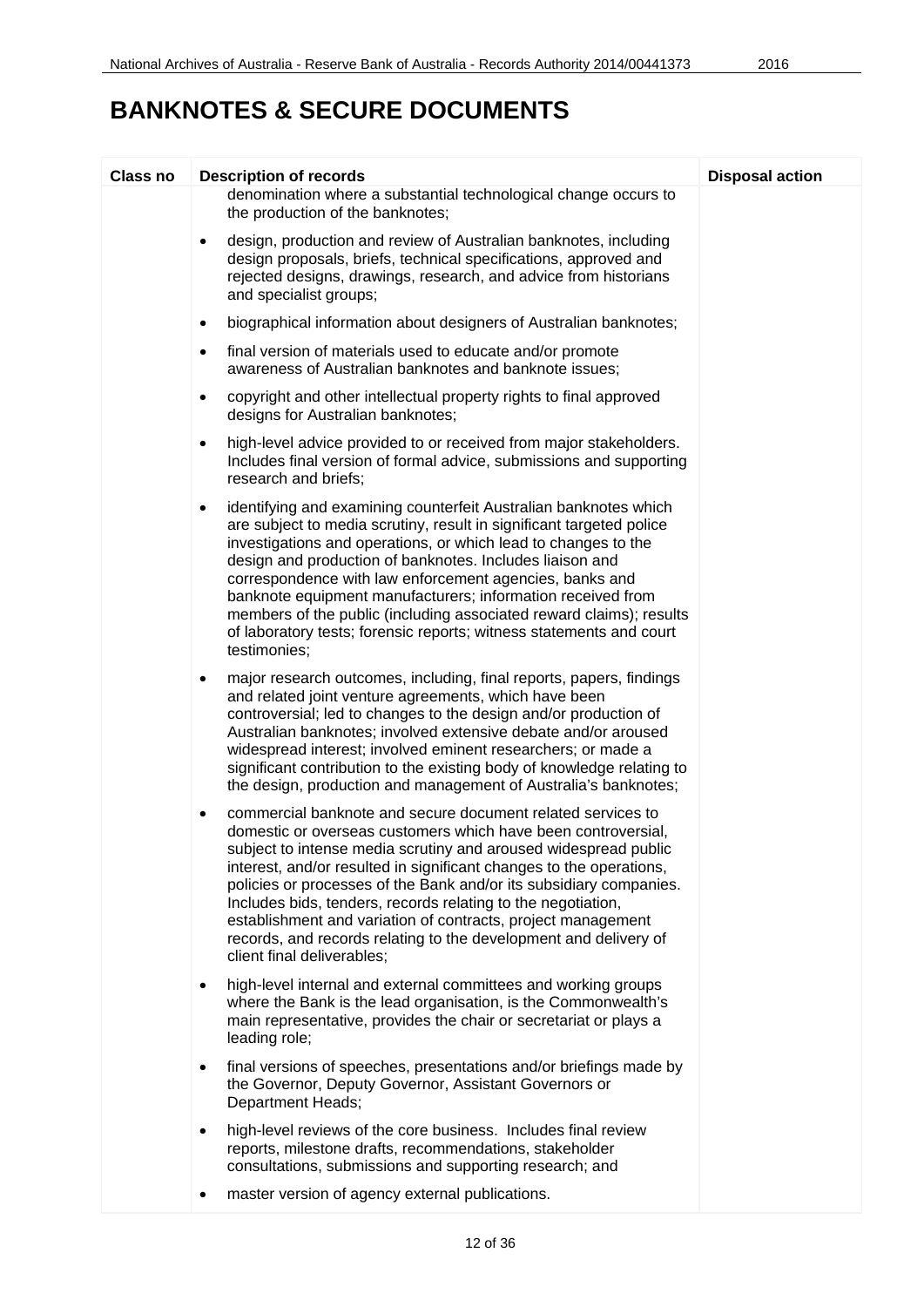| <b>Class no</b> | <b>Description of records</b>                                                                                                                                                                                                                                                                                                                                                                                                                                                                                                                                                                                                                                                                                                          | <b>Disposal action</b>                         |
|-----------------|----------------------------------------------------------------------------------------------------------------------------------------------------------------------------------------------------------------------------------------------------------------------------------------------------------------------------------------------------------------------------------------------------------------------------------------------------------------------------------------------------------------------------------------------------------------------------------------------------------------------------------------------------------------------------------------------------------------------------------------|------------------------------------------------|
| 61604           | Records documenting:<br>financial accounting and reconciliation records relating to the<br>management of un-presented/written off banknotes;<br>identification and examination of counterfeit foreign banknotes,<br>$\bullet$<br>including details of the counterfeit banknotes, liaison with and<br>formal reports to international and overseas security and<br>enforcement agencies; and<br>final reports, papers and findings from research not covered in<br>$\bullet$<br>class 61603.                                                                                                                                                                                                                                            | Destroy 100 years<br>after action<br>completed |
| 61605           | Records documenting:<br>security arrangements for Australian banknotes and banknote<br>$\bullet$<br>stocks, including security and alarm monitoring reports, and<br>security access authorisations and arrangements; and<br>final version of procedures.<br>٠                                                                                                                                                                                                                                                                                                                                                                                                                                                                          | Destroy 20 years<br>after action<br>completed  |
| 61606           | Records documenting:<br>routine requests from Approved Cash Centre Operators and<br>$\bullet$<br>commercial banks for supplies of header cards, note cartons and<br>note containers:<br>drafting procedures, speeches and presentations and promotional<br>$\bullet$<br>and educational materials, including working papers, background<br>documents and stakeholder feedback; and<br>administrative arrangements for committees, meetings, speeches,<br>٠<br>presentations, conferences, education and awareness sessions<br>and other events including: timetables and schedules; venue and<br>facility bookings; announcements and notifications; invitations;<br>catering arrangements; and routine liaison with venue organisers. | Destroy 1 year after<br>action completed       |
| 61607           | Surveillance tapes documenting banknote and secure document<br>production, distribution and processing activities.                                                                                                                                                                                                                                                                                                                                                                                                                                                                                                                                                                                                                     | Destroy 6 months<br>after action<br>completed  |
| 61608           | Records documenting:<br>routine operational administrative tasks supporting the core<br>business; and<br>banknotes & secure documents activities, other than those covered<br>$\bullet$<br>in classes 61603 to 61607.                                                                                                                                                                                                                                                                                                                                                                                                                                                                                                                  | Destroy 7 years after<br>action completed      |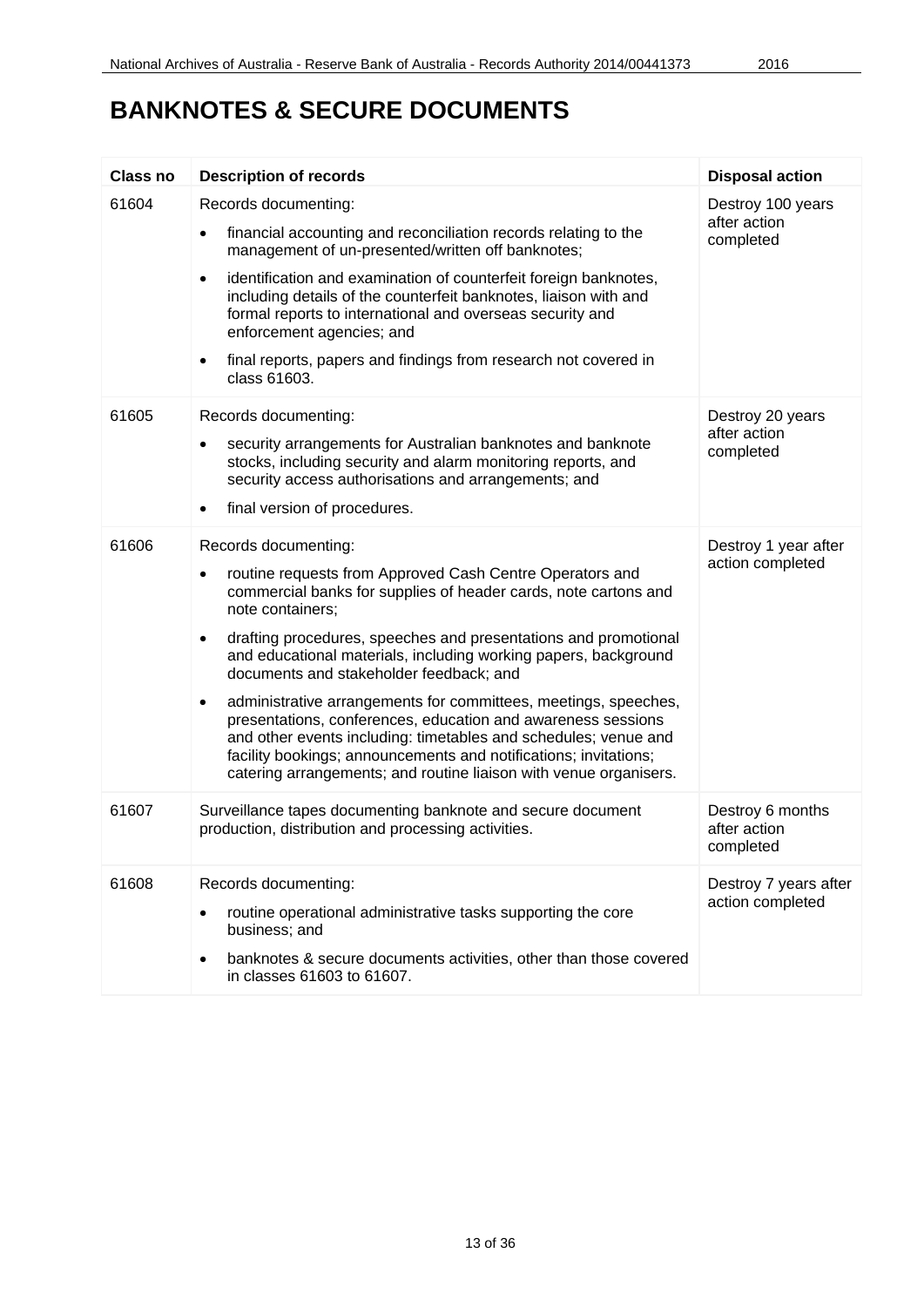<span id="page-13-0"></span>The core business of carrying out operations in domestic and international financial markets for the purposes of:

- ensuring that the operational target for monetary policy (the cash rate) remains close to the target rate set by the Reserve Bank Board;
- meeting the needs of clients (primarily the Australian Government);
- managing international reserves; and
- influencing the level of Australia's exchange rate, or address disorderly market conditions.

The core activities include:

- executing, recording and settling trades in domestic, foreign exchange and foreign asset markets;
- managing authorisations to operate in financial markets;
- managing the Bank's portfolios of Australian dollar securities and official reserve assets;
- reporting on financial positions, performance and risks;
- handling breaches and incidents;
- gathering and managing datasets to support operations and financial markets monitoring, research and analysis activities;
- undertaking financial markets monitoring, analysis and research;
- providing notifications of financial sanctions;
- developing, implementing and reviewing policies, plans and procedures;
- managing and participating in committees, meetings and working groups;
- preparing and delivering speeches and presentations;
- providing and receiving advice and briefings;
- hosting, arranging and managing conferences, workshops, roundtables and other events; and
- liaising with external agencies, institutions, academics and the wider community.

The performance of the core business is supported by general activities such as:

- making arrangements;
- receiving and responding to enquiries; and
- reviewing.

### *Cross references to other areas of this records authority*

*For formulating monetary policy (the cash rate), use MONETARY POLICY.*

*For international committees, meetings, working groups, and relations with international bodies, use INTERNATIONAL RELATIONS.*

*For international agreements established and maintained to strengthen international financial cooperation, use INTERNATIONAL RELATIONS.*

*For the establishment of memberships to the Reserve Bank Information and Transfer System, including associated customer identification information, use PAYMENT SYSTEM OPERATIONS.*

*For recording, executing and settling banking transactions, the establishment of bank accounts, and the management of associated customer identification information, use BANKING OPERATIONS.*

#### *Cross references to AFDA Express records authority*

*For visits made by representatives of other government agencies, and interstate and overseas governments, use GOVERNMENT RELATIONS.*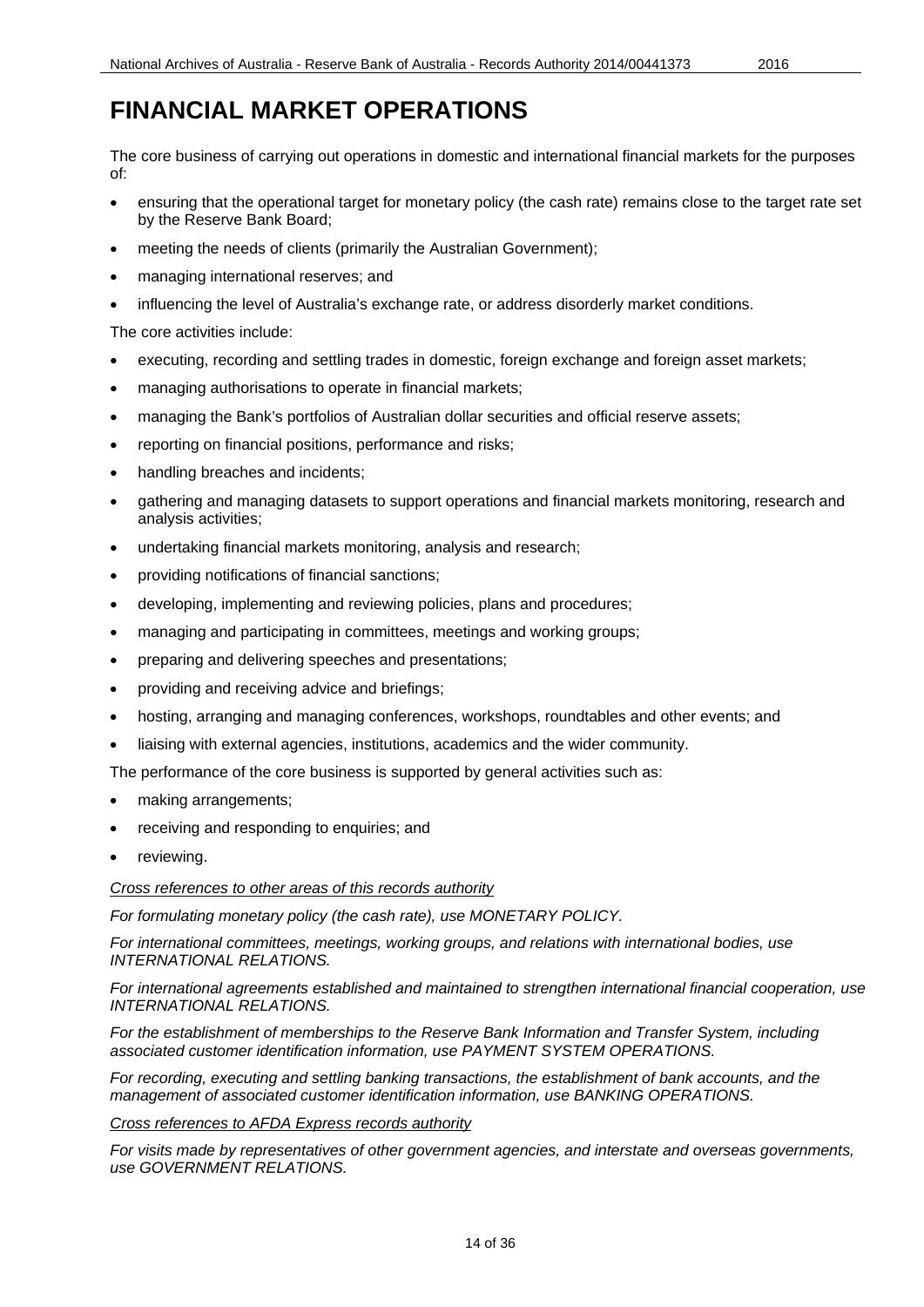*For visits made by non-government organisations, the public, students and academics, use COMMUNITY RELATIONS.*

*For contributions to parliamentary inquiries, use GOVERNMENT RELATIONS.*

*For media releases and statements, use COMMUNITY RELATIONS or GOVERNMENT RELATIONS.*

*For the management of special occasions, ceremonies or celebrations to honour a particular event, such as the Bank's 50th anniversary, use COMMUNITY RELATIONS.*

*For managing the acquisition of goods and services, including external consultants and service providers, use PROCUREMENT.*

*For internal and external audits across the Bank, use STRATEGIC MANAGEMENT.*

*Cross references to other records authorities*

*For records of the Reserve Bank Board, use GOVERNING BODIES.*

| <b>Class no</b> | <b>Description of records</b>                                                                                                                                                                                                                                                                                                                                                                                                            | <b>Disposal action</b> |
|-----------------|------------------------------------------------------------------------------------------------------------------------------------------------------------------------------------------------------------------------------------------------------------------------------------------------------------------------------------------------------------------------------------------------------------------------------------------|------------------------|
| 61609           | The following significant records documenting:                                                                                                                                                                                                                                                                                                                                                                                           | Retain as national     |
|                 | breaches and incidents which significantly impact on the operations<br>$\bullet$<br>or reputation of the Bank or another Government agency, result in<br>major changes to policies or operations, or significantly impact<br>domestic or global financial markets. Includes incident reports,<br>investigation records, suspicious matters reports, and other reports<br>provided to regulatory authorities or law enforcement agencies; | archives               |
|                 | authorisations to deal in the Australian foreign exchange market;<br>$\bullet$                                                                                                                                                                                                                                                                                                                                                           |                        |
|                 | notifications of financial sanctions;<br>$\bullet$                                                                                                                                                                                                                                                                                                                                                                                       |                        |
|                 | final versions of research discussion papers;<br>$\bullet$                                                                                                                                                                                                                                                                                                                                                                               |                        |
|                 | final versions of analytical notes prepared by the Bank<br>$\bullet$<br>documenting the findings and outcomes of financial markets<br>monitoring, analysis and research activities;                                                                                                                                                                                                                                                      |                        |
|                 | developing, implementing and reviewing policies and plans which<br>$\bullet$<br>provide frameworks, directions, rules and requirements for<br>operating in financial markets. Includes final version, milestone<br>drafts, consultations and supporting research;                                                                                                                                                                        |                        |
|                 | primary data collected, or analytical series developed and publicly<br>released by the Bank to monitor and analyse economic conditions<br>and financial markets, and to support financial market operations<br>and activities. Includes data held in statistical databases,<br>spreadsheets, tables, graphs, survey data and other formats. Also<br>includes information about data fields (eg data dictionaries).                       |                        |
|                 | [For secondary data (collected from an external source/provider), the<br>Chart Pack and data requests and data returns, use class 61610,<br>62114 and 61611 respectively]                                                                                                                                                                                                                                                                |                        |
|                 | notifications of changes/amendments to primary data and/or<br>analytical series developed and publicly released by the Bank;                                                                                                                                                                                                                                                                                                             |                        |
|                 | final versions of data release notes providing analysis/commentary<br>$\bullet$<br>of data and statistics which relate to the Bank's core variables of<br>interest or responsibility;                                                                                                                                                                                                                                                    |                        |
|                 | final versions of the proceedings, reports, speeches and papers of<br>$\bullet$<br>conferences and roundtables hosted by the Bank;                                                                                                                                                                                                                                                                                                       |                        |
|                 | high-level advice and briefings to or from the Board, Governors, the<br>Treasurer, Ministers, members of Parliament, or heads of                                                                                                                                                                                                                                                                                                         |                        |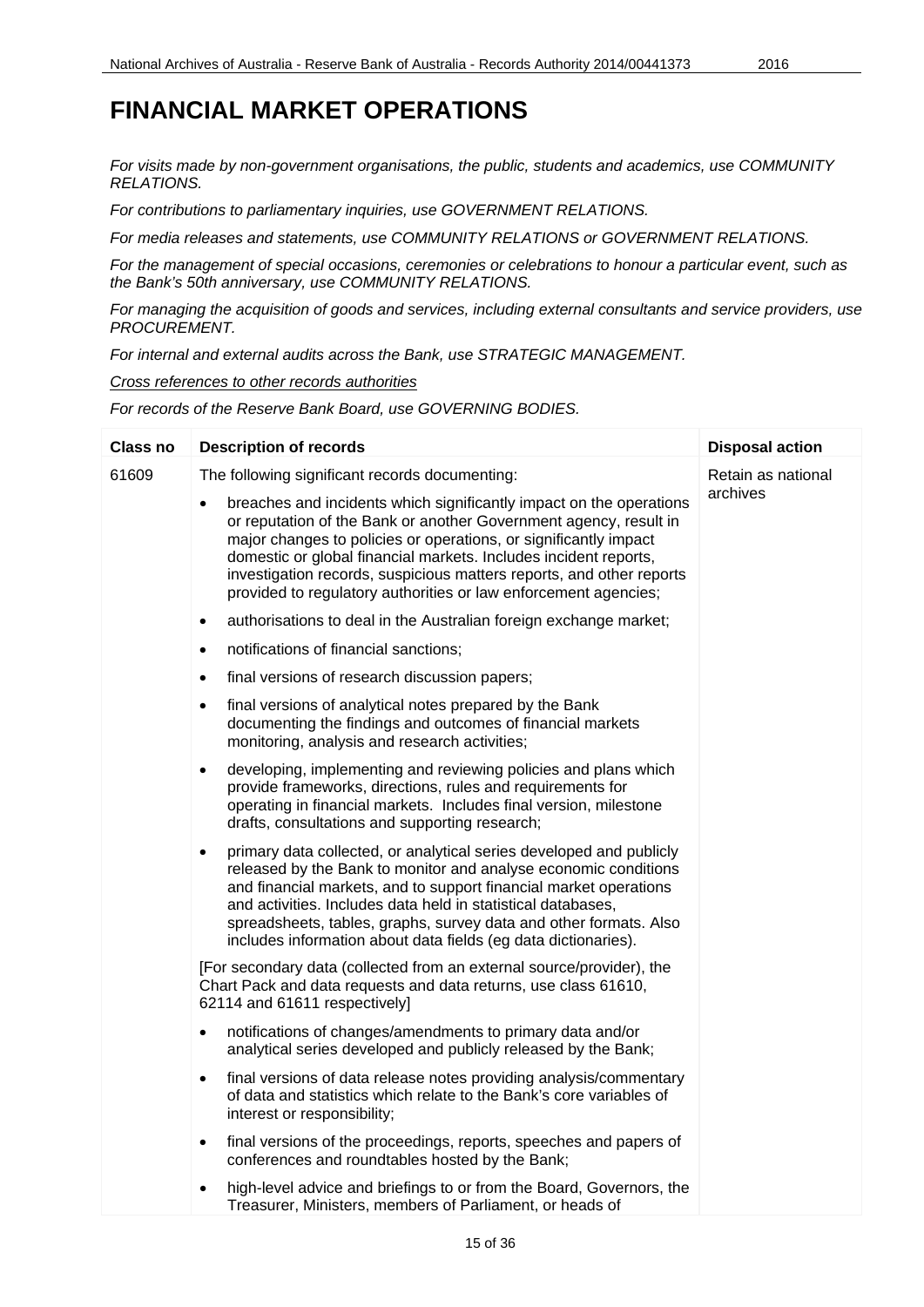| <b>Class no</b> | <b>Description of records</b>                                                                                                                                                                                                                                                                | <b>Disposal action</b>                                             |
|-----------------|----------------------------------------------------------------------------------------------------------------------------------------------------------------------------------------------------------------------------------------------------------------------------------------------|--------------------------------------------------------------------|
|                 | government agencies and financial institutions which document the<br>Bank's position or proposed position on financial markets<br>operations and activities, or advice which is subject to media<br>scrutiny, or which has far reaching implications for operations in<br>financial markets; |                                                                    |
|                 | final versions of speeches and presentations made by the<br>$\bullet$<br>Governor, Deputy Governor, Assistant Governors or Department<br>Heads;                                                                                                                                              |                                                                    |
|                 | Trade Weighted Index (TWI) and primary source information about<br>$\bullet$<br>its method of calculation;                                                                                                                                                                                   |                                                                    |
|                 | high-level internal and external committees, meetings and working<br>$\bullet$<br>groups where the Bank is the lead organisation, is the<br>Commonwealth's main representative, provides the chair or<br>secretariat, or has a leading role in deliberations;                                |                                                                    |
|                 | high-level reviews of the core business. Includes final review<br>$\bullet$<br>reports, milestone drafts, recommendations, stakeholder<br>consultations, submissions and supporting research; and<br>master version of agency external publications.                                         |                                                                    |
| 61610           | Secondary data gathered by the Bank from external providers which                                                                                                                                                                                                                            | Destroy in                                                         |
|                 | are subject to terms and conditions of licensing agreements and<br>confidentiality arrangements.                                                                                                                                                                                             | accordance with<br>associated<br>agreement terms<br>and conditions |
| 61611           | Records documenting:                                                                                                                                                                                                                                                                         | Destroy 2 years after                                              |
|                 | data release notes providing analysis/commentary of data and<br>$\bullet$<br>statistics which do not relate to the Bank's core variables of interest<br>or responsibility;                                                                                                                   | action completed                                                   |
|                 | routine market reports which provide a summary of financial and<br>$\bullet$<br>trading information;                                                                                                                                                                                         |                                                                    |
|                 | data requests and returns;                                                                                                                                                                                                                                                                   |                                                                    |
|                 | data release schedules (publication schedules);                                                                                                                                                                                                                                              |                                                                    |
|                 | routine daily and weekly internal advice and briefings regarding<br>data releases and data updates, such as daily and weekly briefing<br>notes and materials, and data wrap ups and previews; and                                                                                            |                                                                    |
|                 | the receipt and handling of general enquiries which require a<br>standard/routine response.                                                                                                                                                                                                  |                                                                    |
| 61612           | Records documenting voice recordings of telephone conversations<br>between the Bank and customers/clients which outline advice and<br>instructions in relation to the execution and/or settlement of trades, or<br>which record customer/client enquiries or liaison.                        | Destroy 1 week after<br>action completed                           |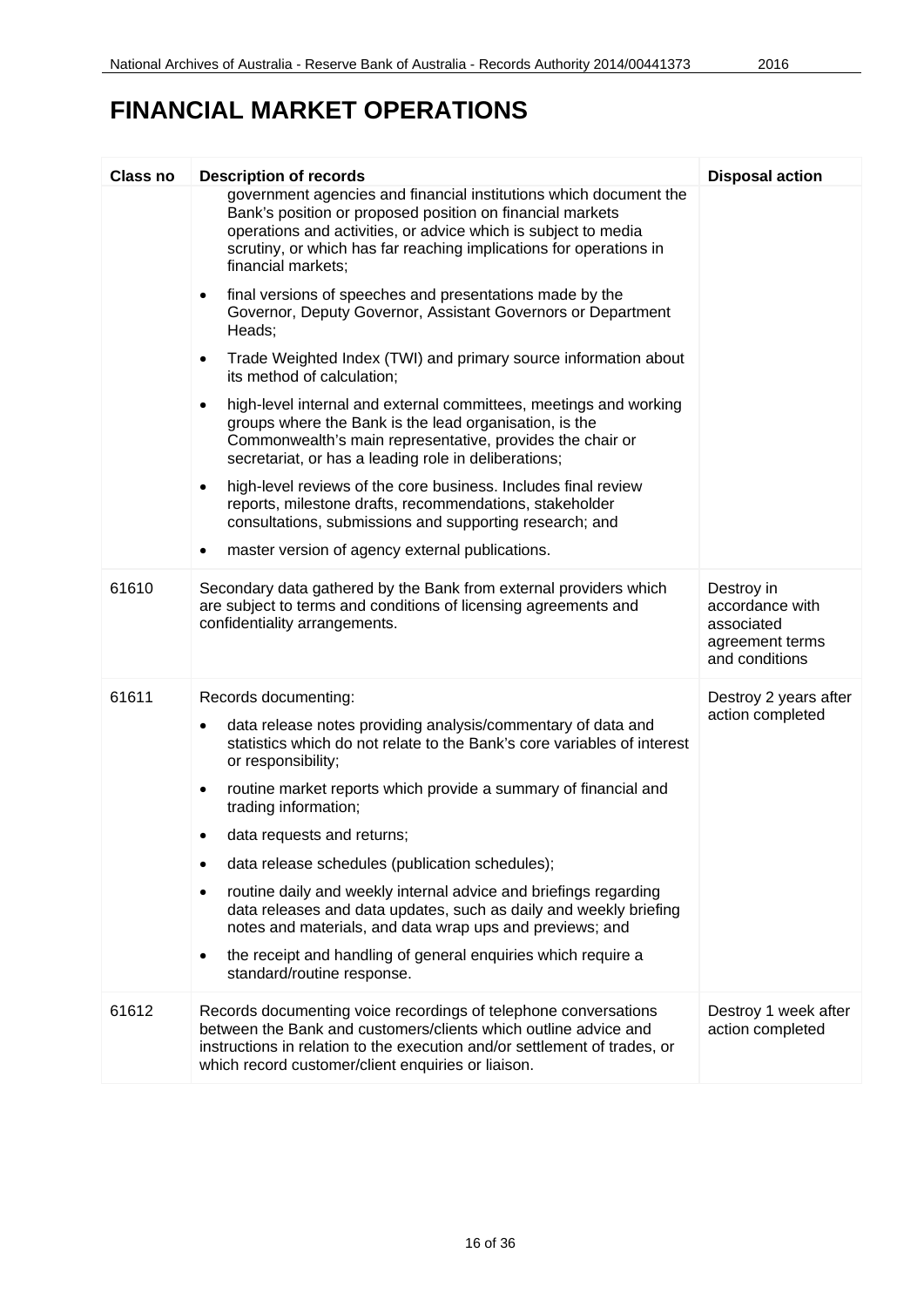| <b>Class no</b> | <b>Description of records</b>                                                                               | <b>Disposal action</b> |
|-----------------|-------------------------------------------------------------------------------------------------------------|------------------------|
| 62114           | Records documenting:                                                                                        | Destroy 7 years after  |
| $\bullet$       | routine operational administrative tasks supporting the core<br>business; and                               | action completed       |
|                 | financial market operations activities, other than those covered in<br>$\bullet$<br>classes 61609 to 61612. |                        |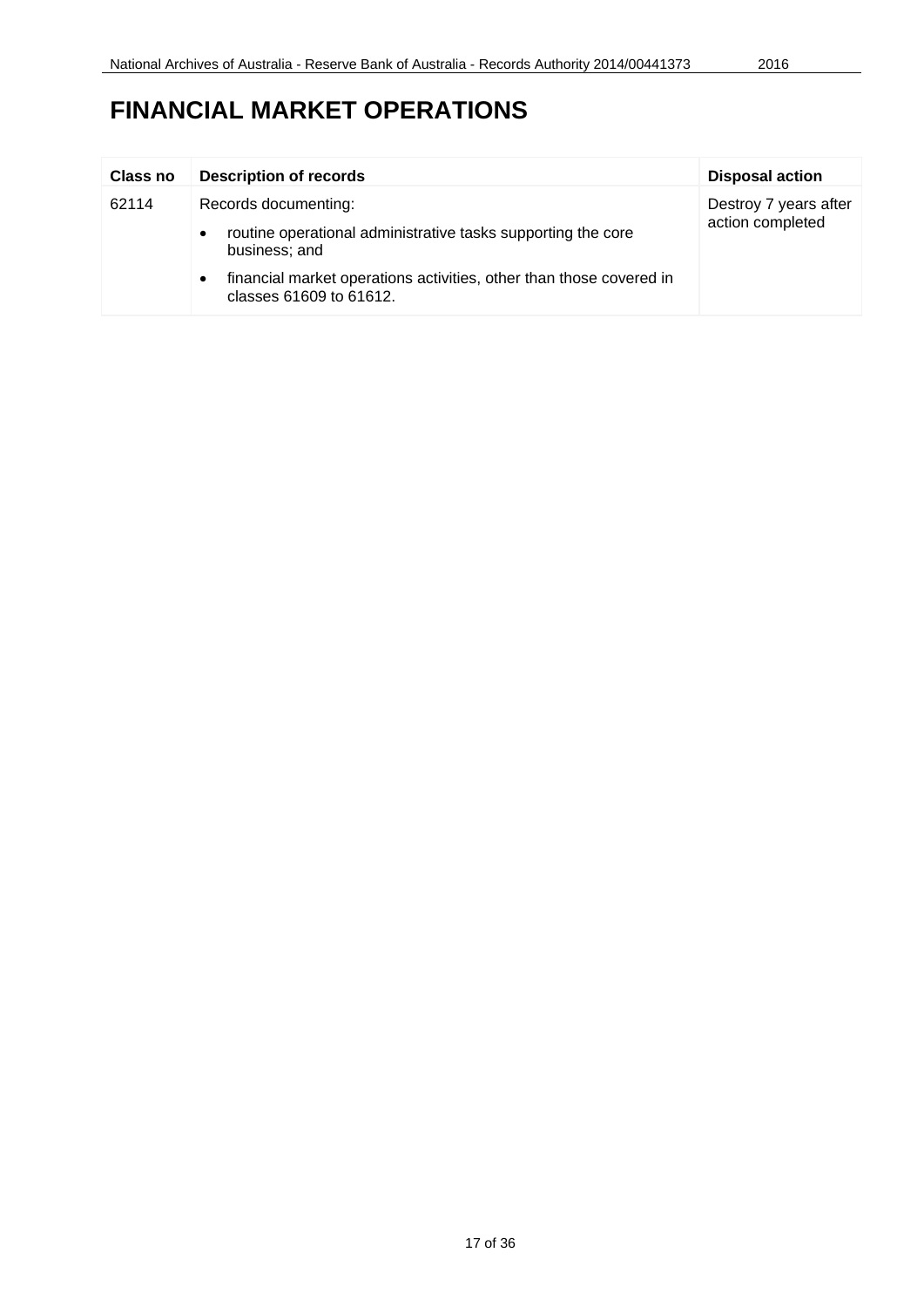# <span id="page-17-0"></span>**FINANCIAL SYSTEM STABILITY**

The core business of monitoring and maintaining the stability of the financial system, including mitigating the risk of financial disturbances, and responding to financial system disturbances should they occur.

The core activities include:

- gathering and managing datasets to support analysis, research and statistical reporting activities;
- undertaking monitoring, analysis and research to monitor the health and stability of the financial system, and reporting on findings and outcomes;
- establishing and maintaining agreements;
- participating in committees, meetings and working groups;
- developing, implementing and reviewing plans and policies;
- preparing and delivering speeches and presentations;
- providing and receiving advice and briefings;
- hosting, arranging and managing conferences, workshops, roundtables and other events; and
- liaising with external agencies, institutions, academics and the wider community.

The performance of the core business is supported by general activities such as:

- making arrangements;
- receiving and responding to enquiries;
- developing and maintaining internal procedures; and
- reviewing.

### *Cross references to other areas of this records authority*

*For the development and review of financial stability standards for payment, clearing and settlement systems, use PAYMENTS SYSTEM POLICY.*

*For participation in and management of international committees, meetings, working groups, and relations with international bodies, use INTERNATIONAL RELATIONS.*

#### *Cross references to AFDA Express records authority*

*For visits made by representatives of other government agencies, and interstate and overseas governments, use GOVERNMENT RELATIONS.*

*For visits made by non-government organisations, the public, students and academics, use COMMUNITY RELATIONS.*

*For the management of special occasions, ceremonies or celebrations to honour a particular event, such as the Bank's 50th anniversary, use COMMUNITY RELATIONS.*

*For cabinet and other submissions to government, contributions to parliamentary inquiries, use GOVERNMENT RELATIONS.*

*For advice or submissions to government agencies relating to legislative proposals, use GOVERNMENT RELATIONS.*

*For media releases and statements, use COMMUNITY RELATIONS.*

*For managing the acquisition of goods and services, including external consultants and service providers, use PROCUREMENT.*

*For internal and external audits across the Bank, use STRATEGIC MANAGEMENT.*

*Cross references to other records authorities*

*For records of the Reserve Bank Board, use GOVERNING BODIES.*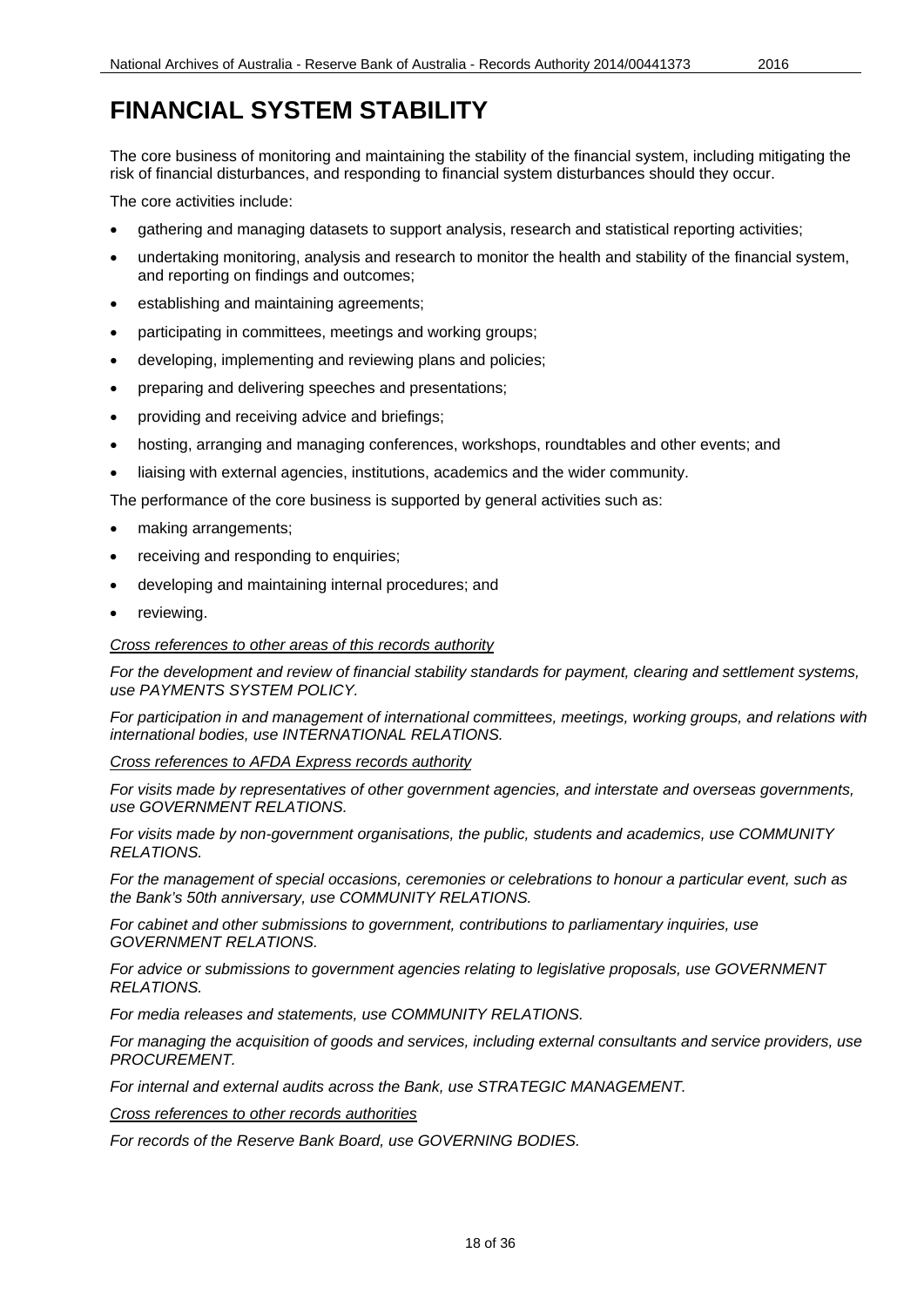# **FINANCIAL SYSTEM STABILITY**

| <b>Class no</b> | <b>Description of records</b>                                                                                                                                                                                                                                                                                                                                                                                                       | <b>Disposal action</b>         |
|-----------------|-------------------------------------------------------------------------------------------------------------------------------------------------------------------------------------------------------------------------------------------------------------------------------------------------------------------------------------------------------------------------------------------------------------------------------------|--------------------------------|
| 61614           | The following significant records documenting:                                                                                                                                                                                                                                                                                                                                                                                      | Retain as national<br>archives |
|                 | developing, implementing and reviewing high-level policies and<br>plans which provide frameworks, directions, rules and requirements<br>for maintaining the stability of the financial system;                                                                                                                                                                                                                                      |                                |
|                 | final versions of research discussion papers;<br>$\bullet$                                                                                                                                                                                                                                                                                                                                                                          |                                |
|                 | final versions of analytical notes prepared by the Bank<br>$\bullet$<br>documenting the findings and outcomes of financial system stability<br>monitoring, analysis and research;                                                                                                                                                                                                                                                   |                                |
|                 | data release notes providing analysis/commentary of data and<br>$\bullet$<br>statistics, which relate to the Bank's core variables of interest or<br>responsibility;                                                                                                                                                                                                                                                                |                                |
|                 | primary data collected, or analytical series developed and publicly<br>$\bullet$<br>released by the Bank to monitor and analyse the stability of the<br>financial system in Australia over time, and support analysis and<br>research activities. Includes information about data fields (eg data<br>dictionaries). Includes data held in statistical databases,<br>spreadsheets, tables, graphs, survey data and other formats;    |                                |
|                 | [For secondary data (collected from an external source/provider), the<br>Chart Pack and data requests and data returns, use class 61615,<br>61617 and 61616 respectively]                                                                                                                                                                                                                                                           |                                |
|                 | notifications of changes/amendments to primary data and/or<br>$\bullet$<br>analytical series developed and publicly released by the Bank;                                                                                                                                                                                                                                                                                           |                                |
|                 | intergovernmental and other high-level agreements such as<br>$\bullet$<br>bilateral agreements and memorandums of understanding with<br>governments and financial institutions, including those establishing<br>principles, processes and responsibilities for managing the stability<br>of the Australian financial system (eg MOUs with APRA and ASIC<br>outlining responsibilities for promoting stability);                     |                                |
|                 | high-level internal and external committees, meetings and working<br>٠<br>groups where the Bank is the lead agency or is the<br>Commonwealth's main representative, provides the chair or<br>secretariat, or has a leading role in deliberations (eg Council of<br>Financial Regulators);                                                                                                                                           |                                |
|                 | high-level advice and briefings to or from the Board, Governors, the<br>$\bullet$<br>Treasurer, Ministers, members of Parliament, or heads of<br>government agencies and financial institutions which document the<br>Bank's position or proposed position on financial system stability<br>matters, or advice subject to media scrutiny, or has far reaching<br>implications for the stability of the Australian financial system; |                                |
|                 | high-level reviews of the core business. Includes final review<br>$\bullet$<br>reports, milestone drafts, recommendations, stakeholder<br>consultations, submissions and supporting research;                                                                                                                                                                                                                                       |                                |
|                 | final versions of speeches and presentations made by the<br>$\bullet$<br>Governor, Deputy Governor, Assistant Governors or Department<br>Heads;                                                                                                                                                                                                                                                                                     |                                |
|                 | final versions of the proceedings, reports, speeches and papers of<br>٠<br>conferences and roundtables hosted by the Bank; and                                                                                                                                                                                                                                                                                                      |                                |
|                 | master version of agency external publications.                                                                                                                                                                                                                                                                                                                                                                                     |                                |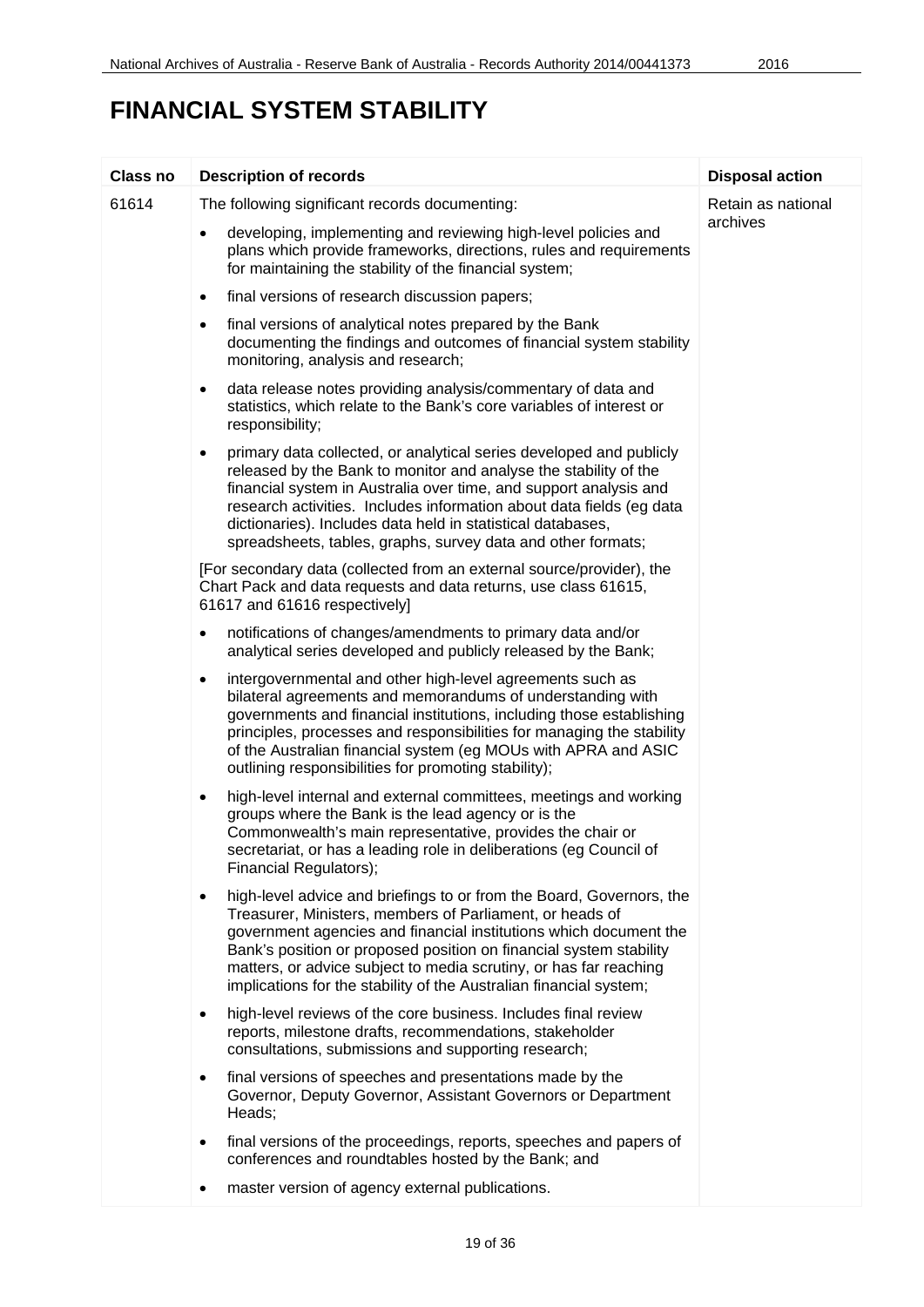# **FINANCIAL SYSTEM STABILITY**

| Class no | <b>Description of records</b>                                                                                                                                                                                                                                                                                                                                                                                                                                                                                                                                                                                                                           | <b>Disposal action</b>                                                           |
|----------|---------------------------------------------------------------------------------------------------------------------------------------------------------------------------------------------------------------------------------------------------------------------------------------------------------------------------------------------------------------------------------------------------------------------------------------------------------------------------------------------------------------------------------------------------------------------------------------------------------------------------------------------------------|----------------------------------------------------------------------------------|
| 61615    | Secondary data gathered from external providers which are subject<br>to terms and conditions of licensing agreements and confidentiality<br>arrangements.                                                                                                                                                                                                                                                                                                                                                                                                                                                                                               | Destroy in<br>accordance with<br>associated<br>agreement terms<br>and conditions |
| 61616    | Records documenting:<br>data release notes providing analysis/commentary of data and<br>statistics, which do not relate to the Bank's core variables of<br>interest or responsibility;<br>data requests and returns;<br>٠<br>data release schedules;<br>$\bullet$<br>diary notes used for internal debriefings for meetings, conferences,<br>or other events;<br>records documenting the receipt and handling of general enquiries<br>$\bullet$<br>which require a standard/routine response; and<br>final versions of routine internal operational policies and<br>$\bullet$<br>procedures supporting the core business not covered in class<br>61614. | Destroy 2 years after<br>action completed                                        |
| 61617    | Records documenting:<br>routine operational administrative tasks supporting the core<br>٠<br>business; and<br>financial systems stability activities, other than those covered in<br>٠<br>classes 61614 to 61616.                                                                                                                                                                                                                                                                                                                                                                                                                                       | Destroy 10 years<br>after action<br>completed                                    |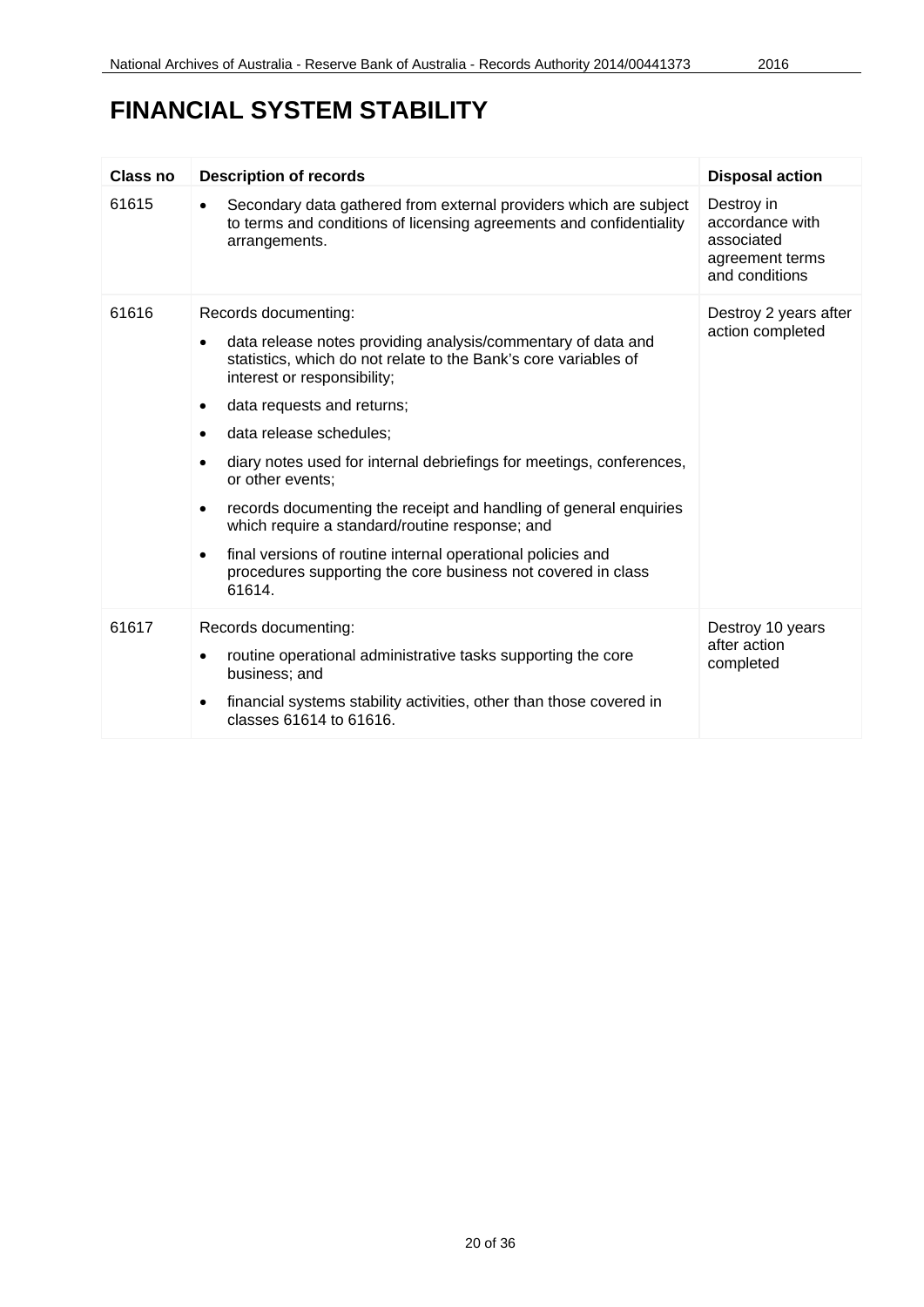<span id="page-20-0"></span>The core business of managing and administering funds and schemes established to provide superannuation and health benefits for employees.

The core activities include:

- managing the fund accounts of individual members (case files);
- providing advice and information on fund matters affecting all members, including the delivery of information sessions;
- managing financial transactions associated with fund accounts, including financial contributions and the payments of claims;
- compiling financial statements;
- managing investment portfolios;
- carrying out actuarial reviews and assessments;
- developing rules and policies governing funds;
- developing fund procedures, guidelines and forms;
- auditing fund processes and transactions;
- monitoring compliance with fund rules, policies, procedures and requirements, and carrying out investigations into fraudulent activities;
- negotiating, establishing and implementing agreements; and
- managing and participating in committees, meetings and working groups.

The performance of the core business is supported by general activities such as:

- delegating powers and authorising actions;
- receiving and responding to enquiries;
- planning;
- reviewing; and
- reporting.

### *Cross references to AFDA Express records authority*

*For administrative records associated with the management of the agency's staff superannuation, use PERSONNEL.*

*For the response to Freedom of Information requests, use INFORMATION MANAGEMENT.*

*For managing the acquisition of goods and services, including external consultants and service providers, use PROCUREMENT.*

*For internal and external audits across the Bank, use STRATEGIC MANAGEMENT.*

*Cross references to other records authorities*

*For records of the Officers' Superannuation Board and the Health Society Board, use GOVERNING BODIES.*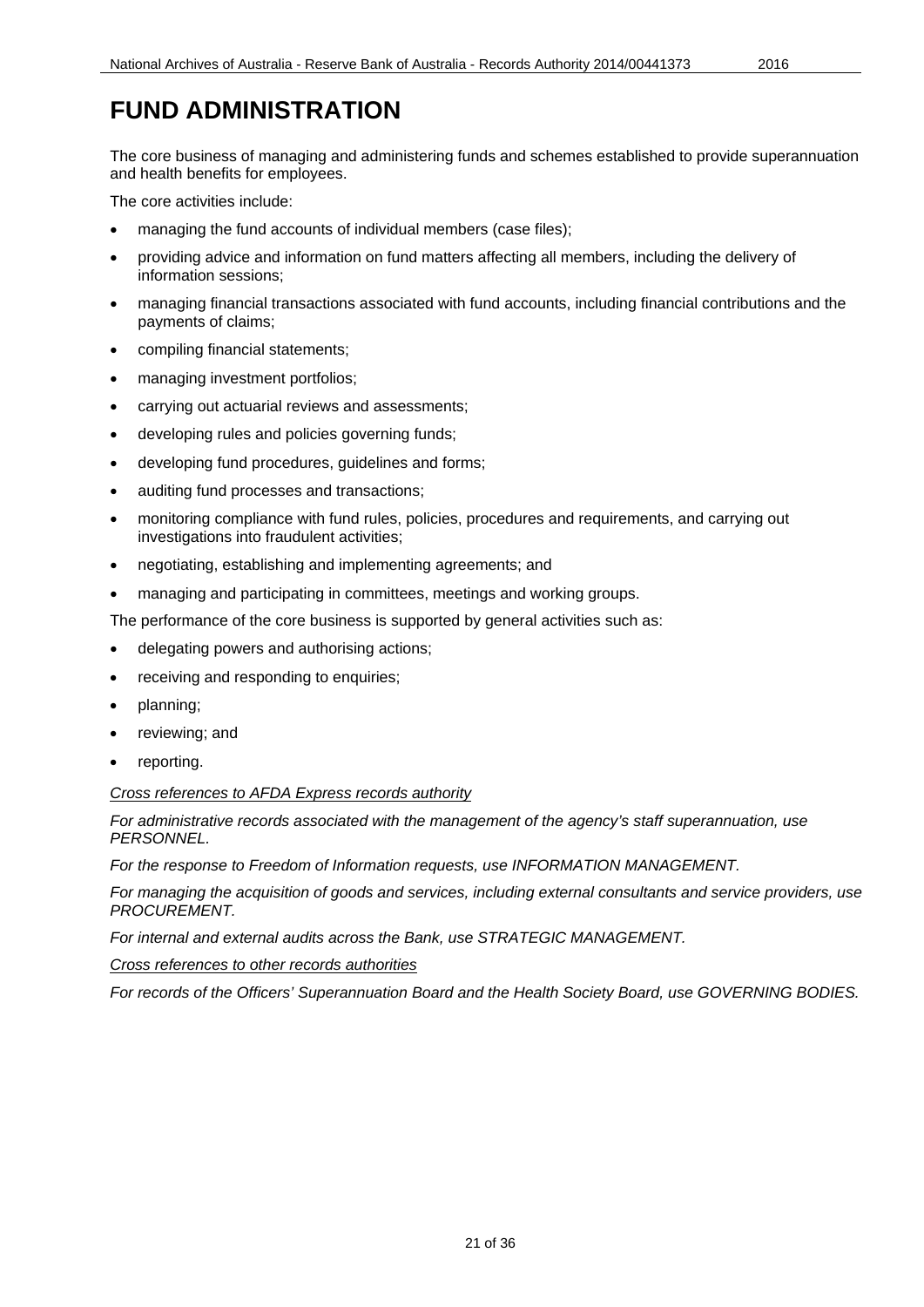# **FUND ADMINISTRATION**

| <b>Class no</b> | <b>Description of records</b>                                                                                                                                                                                                                                                                                                           | <b>Disposal action</b>                                  |
|-----------------|-----------------------------------------------------------------------------------------------------------------------------------------------------------------------------------------------------------------------------------------------------------------------------------------------------------------------------------------|---------------------------------------------------------|
| 61618           | The following significant records documenting:                                                                                                                                                                                                                                                                                          | Retain as national                                      |
|                 | high-level committees, meetings and working groups formed to<br>discuss and resolve significant issues in relation to the<br>management and administration of funds, such as those set up to<br>determine fund rules, policies and fund operating and governance<br>structures and frameworks;                                          | archives                                                |
|                 | developing and reviewing rules and policies governing funds.<br>$\bullet$<br>Including final versions of rules and policies, results of stakeholder<br>consultations and feedback, and milestone drafts supporting<br>proposals and recommendations for rules and policies; and<br>master version of agency external publications.<br>٠ |                                                         |
|                 |                                                                                                                                                                                                                                                                                                                                         |                                                         |
| 61619           | Records documenting the management of individual member fund<br>accounts (case files) where there are ongoing entitlements owing to<br>members or their beneficiaries. Includes:                                                                                                                                                        | Destroy 110 years<br>after date of birth of<br>member   |
|                 | applications;<br>٠                                                                                                                                                                                                                                                                                                                      |                                                         |
|                 | personal members details;<br>٠                                                                                                                                                                                                                                                                                                          |                                                         |
|                 | contribution payments and calculations, and records documenting<br>٠<br>updates to contribution amounts;                                                                                                                                                                                                                                |                                                         |
|                 | debt recovery records;<br>$\bullet$                                                                                                                                                                                                                                                                                                     |                                                         |
|                 | written communications between individual members and/or<br>$\bullet$<br>beneficiaries;                                                                                                                                                                                                                                                 |                                                         |
|                 | member enquiries, complaints, disputes and appeals, and<br>٠<br>associated legal advice; and                                                                                                                                                                                                                                            |                                                         |
|                 | contribution and benefit advice and counselling provided to<br>٠<br>members.                                                                                                                                                                                                                                                            |                                                         |
| 61620           | Records documenting advice and information produced and distributed<br>to all members relating to fund management and administration<br>matters, such as newsletters, brochures, frequently asked questions<br>and fact sheets.                                                                                                         | Destroy 50 years<br>after action<br>completed           |
| 61621           | Records documenting the management of individual member fund<br>accounts (case files) where there are no ongoing entitlements owing to<br>members or their beneficiaries. Includes:                                                                                                                                                     | Destroy 10 years<br>after the member<br>leaves the fund |
|                 | applications;                                                                                                                                                                                                                                                                                                                           |                                                         |
|                 | personal members details;<br>٠                                                                                                                                                                                                                                                                                                          |                                                         |
|                 | contribution payments and calculations, and records documenting<br>updates to contribution amounts;                                                                                                                                                                                                                                     |                                                         |
|                 | debt recovery records;<br>٠                                                                                                                                                                                                                                                                                                             |                                                         |
|                 | written communications between individual members and/or<br>beneficiaries;                                                                                                                                                                                                                                                              |                                                         |
|                 | member enquiries, complaints, disputes and appeals, and<br>$\bullet$<br>associated legal advice; and                                                                                                                                                                                                                                    |                                                         |
|                 | contribution and benefit advice and counselling provided to<br>$\bullet$<br>members.                                                                                                                                                                                                                                                    |                                                         |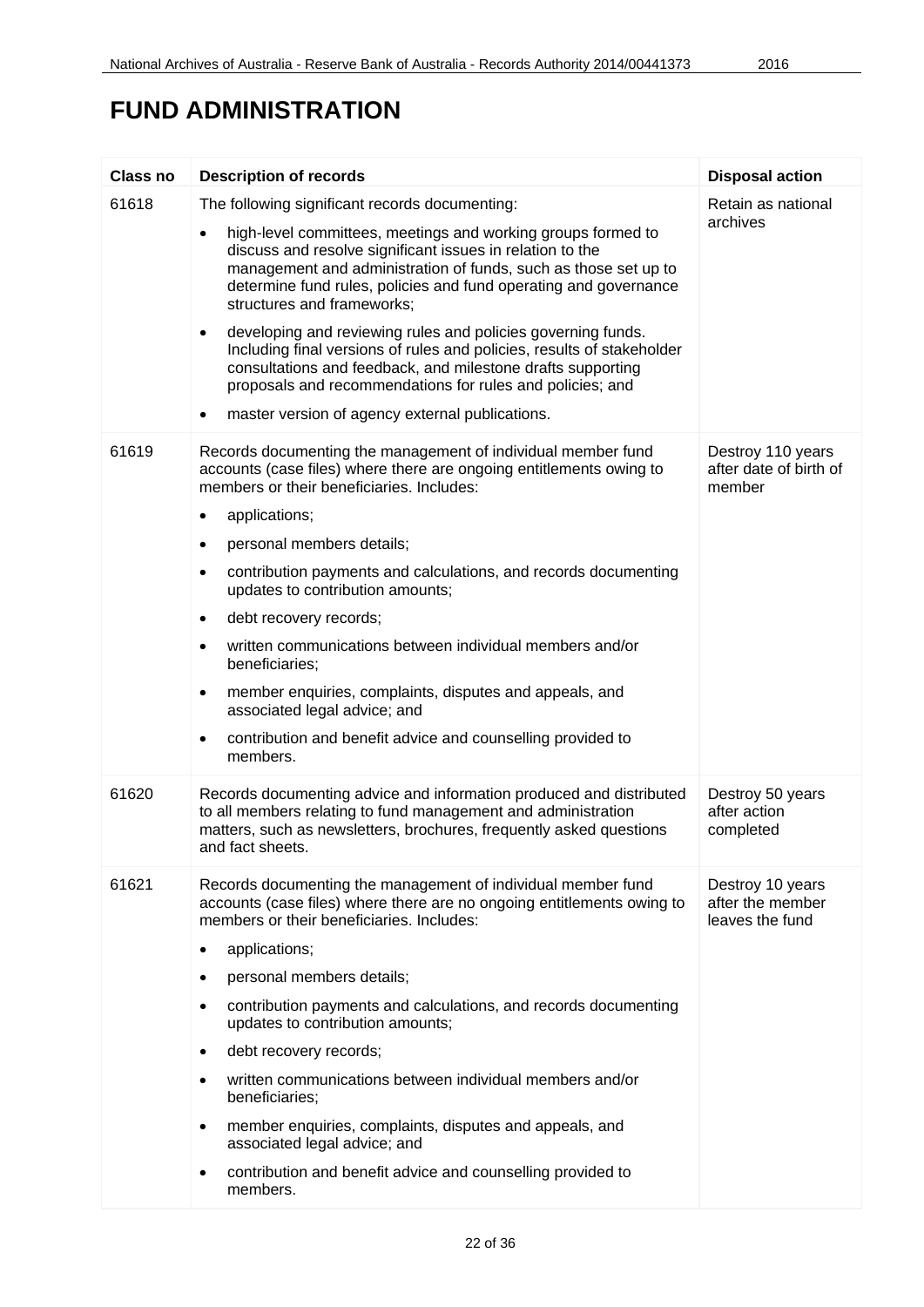# **FUND ADMINISTRATION**

| Class no | <b>Description of records</b>                                                                                                                                                                                                                                                                                                                                                                                                                                                                                                                                                     | <b>Disposal action</b>                        |
|----------|-----------------------------------------------------------------------------------------------------------------------------------------------------------------------------------------------------------------------------------------------------------------------------------------------------------------------------------------------------------------------------------------------------------------------------------------------------------------------------------------------------------------------------------------------------------------------------------|-----------------------------------------------|
| 61622    | Records documenting:<br>the following routine administrative arrangements for committees,<br>$\bullet$<br>meetings and working groups, information sessions, and audits:<br>schedules, liaison with auditing bodies and venue organisers,<br>venue and facility bookings, announcements and notifications and<br>catering arrangements;<br>enquiries requiring a routine/standard response, and where the<br>enquiry is not retained with all other member records; and<br>information sessions for members, including final versions of<br>$\bullet$<br>presentations delivered. | Destroy 2 years after<br>action completed     |
| 61623    | Records documenting:<br>routine operational administrative tasks supporting the core<br>$\bullet$<br>business; and<br>fund administration activities, other than those covered in classes<br>$\bullet$<br>61618 to 61622.                                                                                                                                                                                                                                                                                                                                                         | Destroy 10 years<br>after action<br>completed |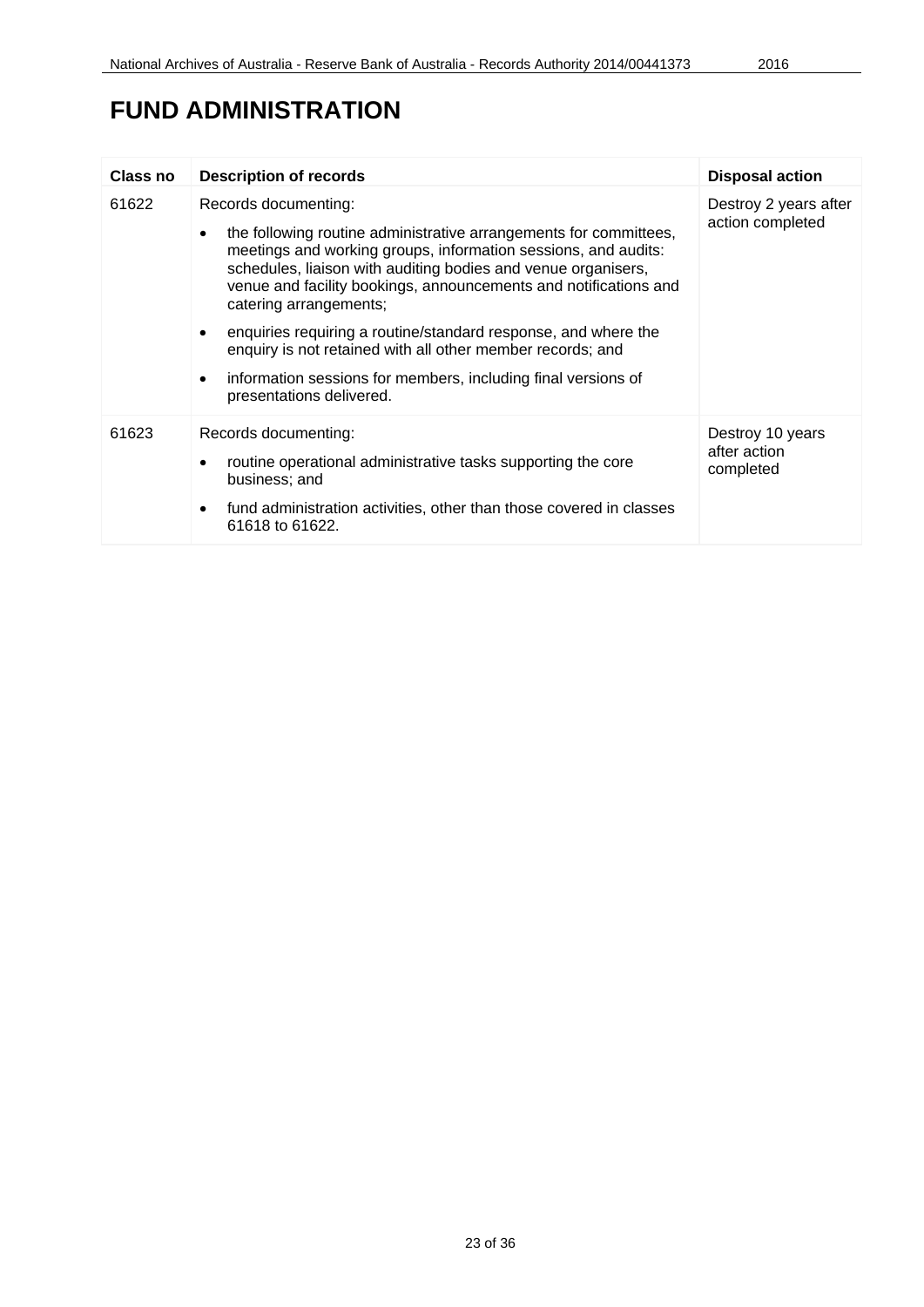### <span id="page-23-0"></span>**INTERNATIONAL RELATIONS**

### INTERNATIONAL RELATIONS

The core business of collaborating and managing relations with international financial institutions, agencies and central banks on financial and economic matters.

The core activities include:

- negotiating, establishing and implementing agreements;
- participating in and managing committees, meetings and working groups;
- preparing and delivering speeches and presentations;
- providing and receiving advice and briefings in relation to international issues and developments;
- hosting, arranging and managing conferences, workshops, roundtables and other events;
- establishing and managing international technical assistance and support programs; and
- managing liaison activities between the Bank and international agencies, institutions and central banks.

The performance of the core business is supported by general activities such as:

- making arrangements;
- receiving and responding to enquiries;
- developing and maintaining policies, plans and procedures; and
- reviewing.

### *Cross references to other areas of this records authority*

*For international financial markets monitoring, research and analysis, and the gathering of data regarding international financial markets, use FINANCIAL MARKET OPERATIONS.*

*For collaboration and liaison with international agencies, organisations and individuals for the purposes of designing, distributing and managing banknotes and secure documents, use BANKNOTES & SECURE DOCUMENTS.*

*For ensuring financial stability, use PAYMENTS SYSTEM POLICY.*

*Cross references to AFDA Express records authority*

*For visits made by representatives of other government agencies, and interstate and overseas governments, use GOVERNMENT RELATIONS.*

*For visits made by non-government organisations, the public, students and academics, use COMMUNITY RELATIONS.*

*For contributions to parliamentary inquiries, use GOVERNMENT RELATIONS.*

*For media releases and statements, use COMMUNITY RELATIONS.*

*For managing the acquisition of goods and services, including external consultants and service providers, use PROCUREMENT.*

*For internal and external audits across the Bank, use STRATEGIC MANAGEMENT.*

*Cross references to other records authorities*

*For records of the Reserve Bank Board, use GOVERNING BODIES.*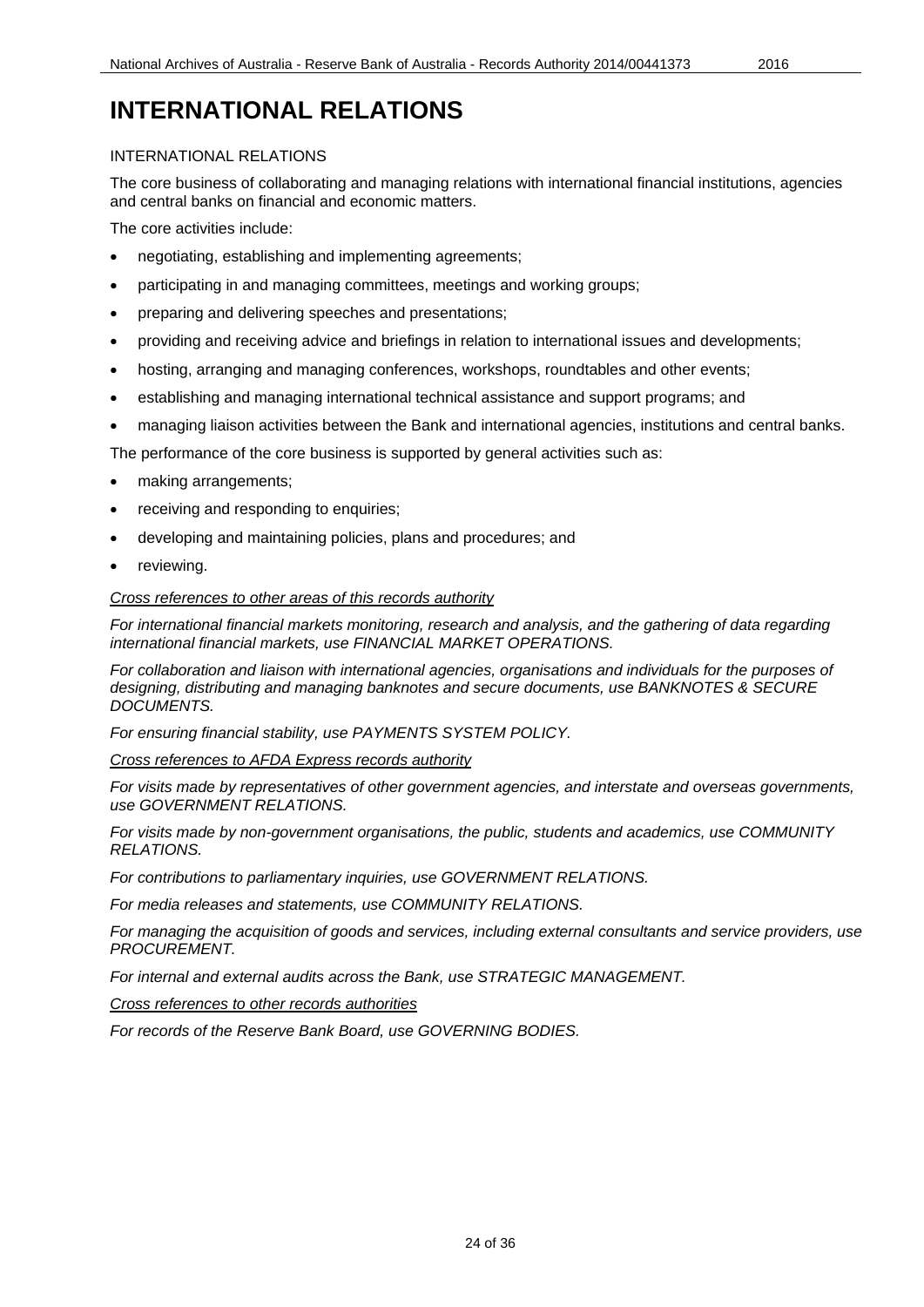# **INTERNATIONAL RELATIONS**

| <b>Class no</b> | <b>Description of records</b>                                                                                                                                                                                                                                                                                                                                                                                                                     | <b>Disposal action</b>         |
|-----------------|---------------------------------------------------------------------------------------------------------------------------------------------------------------------------------------------------------------------------------------------------------------------------------------------------------------------------------------------------------------------------------------------------------------------------------------------------|--------------------------------|
| 61624           | The following significant records documenting:                                                                                                                                                                                                                                                                                                                                                                                                    | Retain as national<br>archives |
|                 | high-level committees, meetings and working groups where the<br>٠<br>Bank is the lead agency, provides the chair, secretariat, or<br>Australian representative, or has a leading and significant role in<br>deliberations. Includes final versions of briefings and diary notes<br>reporting on meeting outcomes;                                                                                                                                 |                                |
|                 | final versions of speeches and presentations made by the<br>$\bullet$<br>Governor, Deputy Governor, Assistant Governors or Department<br>Heads:                                                                                                                                                                                                                                                                                                   |                                |
|                 | high-level advice and briefings to or from the Governors, the<br>$\bullet$<br>Treasurer, Ministers, heads of central banks, government agencies<br>and international financial institutions which is subject to media<br>scrutiny, considered contentious, or has far reaching implications<br>for Australian and international financial system policies,<br>regulations, reforms, or the stability of global and domestic financial<br>systems; |                                |
|                 | high-level agreements with international stakeholders, including<br>$\bullet$<br>memorandums of understanding and bilateral agreements, and<br>significant funding agreements and arrangements which have far<br>reaching international implications, such as those providing long<br>term or block funding for international assistance programs.<br>Includes final versions, and records of development and review;                             |                                |
|                 | high-level reviews of the core business. Includes final review<br>٠<br>reports, milestone drafts, recommendations, stakeholder<br>consultations, submissions and supporting research;                                                                                                                                                                                                                                                             |                                |
|                 | final versions of the proceedings, reports, speeches and papers of<br>$\bullet$<br>conferences and roundtables hosted by the Bank; and<br>master version of agency external publications.<br>٠                                                                                                                                                                                                                                                    |                                |
| 61625           | Records documenting:                                                                                                                                                                                                                                                                                                                                                                                                                              | Destroy 2 years after          |
|                 | general enquiries which require a standard/routine response; and                                                                                                                                                                                                                                                                                                                                                                                  | action completed               |
|                 | final versions of routine low-level internal policies and procedures<br>supporting the international relations core business.                                                                                                                                                                                                                                                                                                                     |                                |
| 61626           | Records documenting:                                                                                                                                                                                                                                                                                                                                                                                                                              | Destroy 10 years               |
|                 | routine operational administrative tasks supporting the core<br>٠<br>business; and                                                                                                                                                                                                                                                                                                                                                                | after action<br>completed      |
|                 | international relations activities, other than those covered in<br>classes 61624 and 61625.                                                                                                                                                                                                                                                                                                                                                       |                                |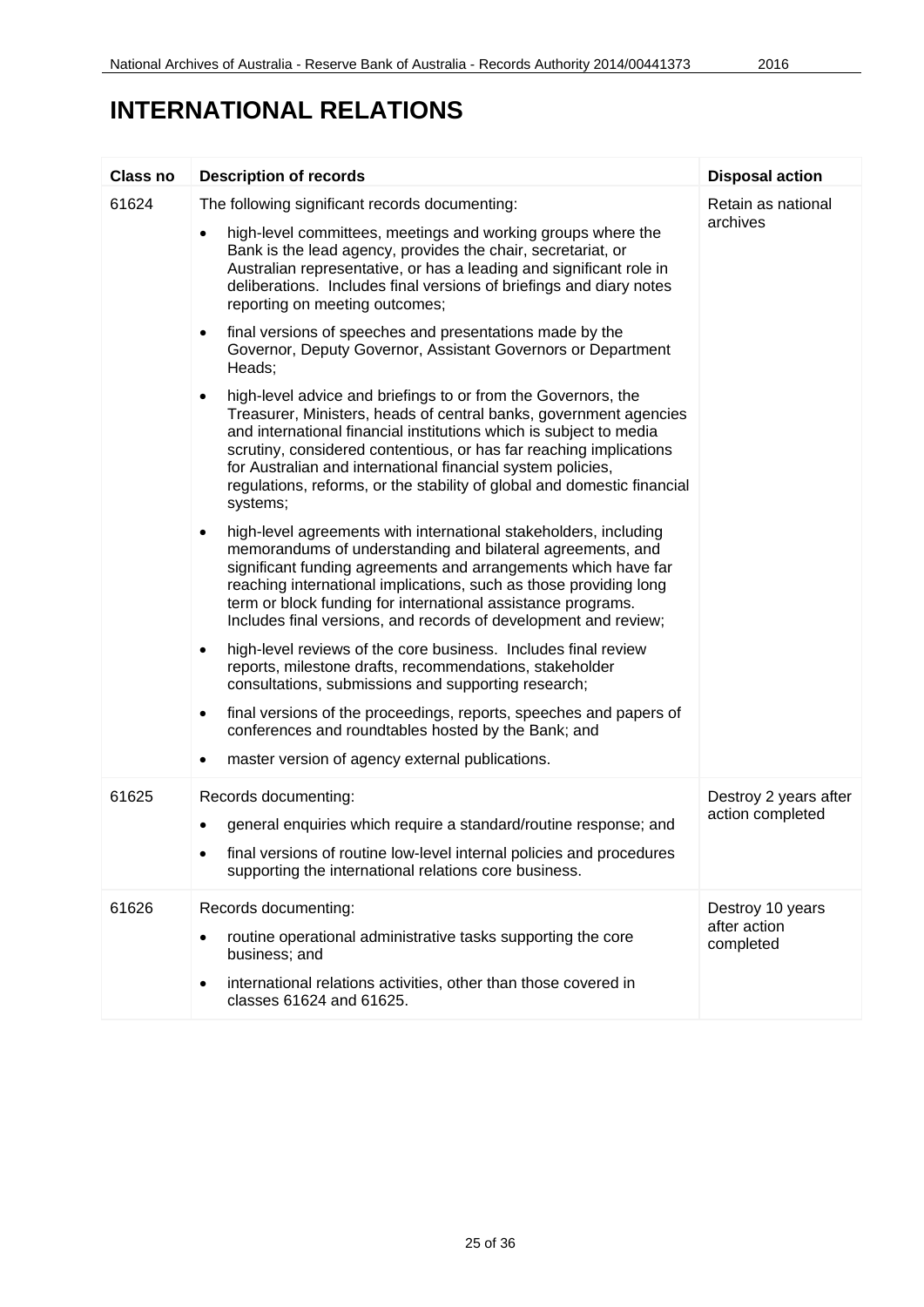# <span id="page-25-0"></span>**MONETARY POLICY**

The core business of formulating monetary policy (the cash rate) to control the supply, availability and cost of money in order to control inflation and encourage strong and sustainable growth in the economy over the longer term.

The core activities include:

- establishing frameworks for the conduct of monetary policy;
- providing and receiving advice and briefings;
- preparing economic forecasts;
- undertaking economic analysis and research and reporting;
- collecting and managing data to support analysis, research and statistical reporting activities;
- participating in committees, meetings and working groups;
- preparing and delivering speeches and presentations;
- hosting, arranging and managing conferences, workshops, roundtables and other events;
- liaising with external agencies, institutions, academics and the wider community; and
- negotiating, establishing and implementing agreements.

The performance of the core business is supported by general activities such as:

- receiving and responding to enquiries;
- developing and maintaining internal operating policies and procedures; and
- reviewing.

### *Cross references to other areas of this records authority*

*For international committees, meetings, working groups, and relations with international bodies, use INTERNATIONAL RELATIONS.*

*Cross references to AFDA Express records authority*

*For contributions to parliamentary inquiries, use GOVERNMENT RELATIONS.*

*For the management of special occasions, ceremonies or celebrations to honour a particular event, such as the Bank's 50th anniversary, use COMMUNITY RELATIONS.*

*For managing the acquisition of goods and services, including external consultants and service providers, use PROCUREMENT.*

*For visits made by the Minister and/or members of parliament, use GOVERNMENT RELATIONS.*

*For internal and external audits across the Bank, use STRATEGIC MANAGEMENT.*

*Cross references to other records authorities*

*For records of the Reserve Bank Board, use GOVERNING BODIES.*

| <b>Class no</b> | <b>Description of records</b>                                                                                                                                                                                                                                                                                                                                              | <b>Disposal action</b>         |
|-----------------|----------------------------------------------------------------------------------------------------------------------------------------------------------------------------------------------------------------------------------------------------------------------------------------------------------------------------------------------------------------------------|--------------------------------|
| 61627           | The following significant records documenting:<br>development and review of formal agreed frameworks for the<br>conduct of monetary policy between the Governor of the Bank and<br>the Australian Government. Includes the Statement on the Conduct<br>of Monetary Policy. Includes final version, milestone drafts,<br>stakeholder consultations and supporting research; | Retain as national<br>archives |
|                 | high-level advice, briefings and reports to or from the Board,<br>$\bullet$<br>Governors, the Treasurer, Ministers and other key stakeholders.<br>Includes summarised detailed analysis on the current state of the<br>economy and financial markets or relating to monetary policy<br>matters which have far reaching implications for the economy                        |                                |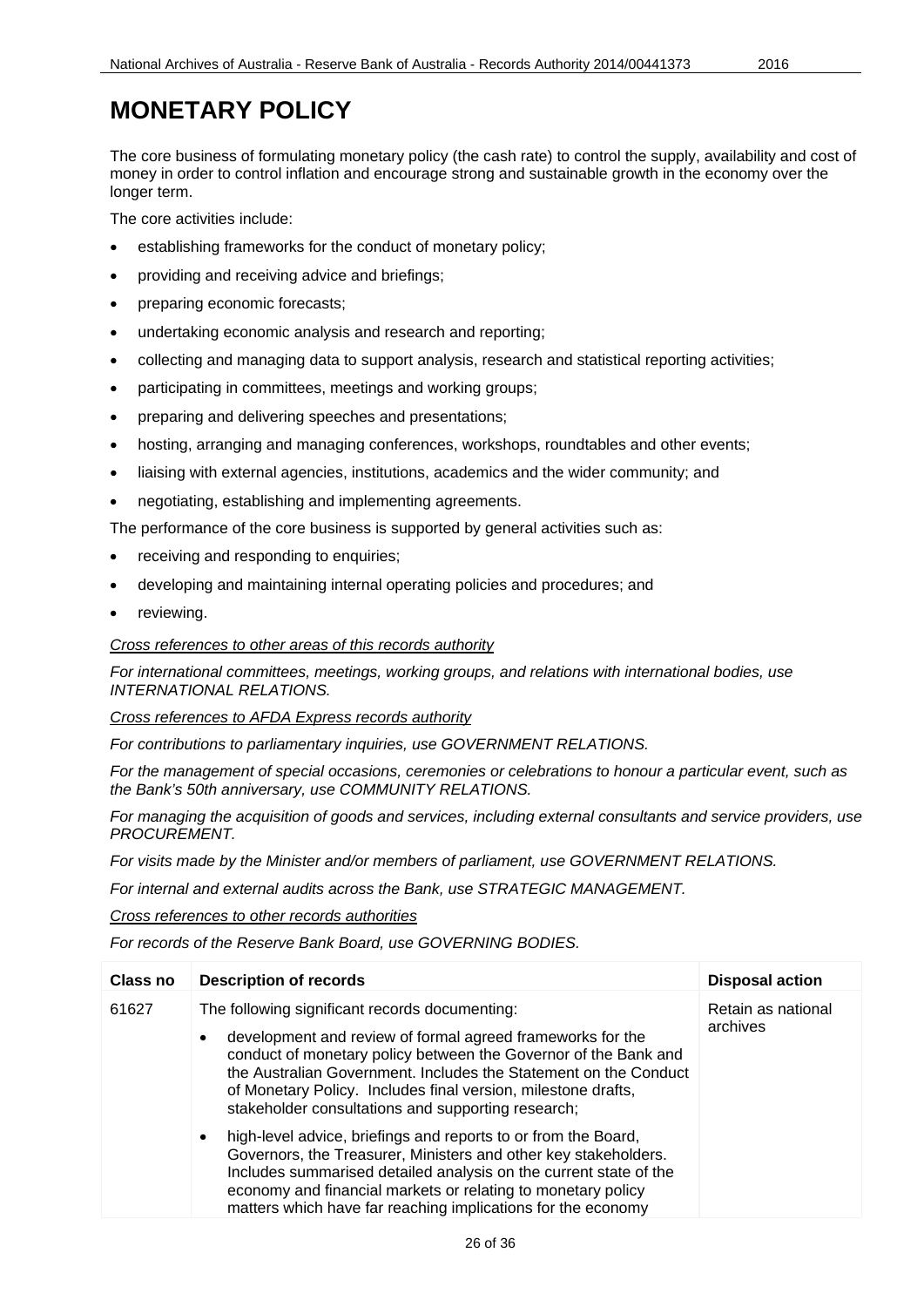# **MONETARY POLICY**

| Class no | <b>Description of records</b>                                                                                                                                                                                                                                                                                                                                                                    | <b>Disposal action</b>                                                           |
|----------|--------------------------------------------------------------------------------------------------------------------------------------------------------------------------------------------------------------------------------------------------------------------------------------------------------------------------------------------------------------------------------------------------|----------------------------------------------------------------------------------|
|          | and/or domestic and global financial markets (eg Treasurer<br>debriefs, the Reserve Bank Bulletin and the Quarterly Statement on<br>Monetary Policy). Includes final versions, milestone drafts,<br>stakeholder consultations, submissions and supporting research;                                                                                                                              |                                                                                  |
|          | development and review of official economic forecasts and<br>$\bullet$<br>associated models. Includes final versions, milestone drafts,<br>stakeholder consultations and supporting research;                                                                                                                                                                                                    |                                                                                  |
|          | high-level internal and external committees, meetings and working<br>$\bullet$<br>groups where the Bank is the lead organisation, is the<br>Commonwealth's main representative, provides the chair or<br>secretariat, or has a leading role in deliberations;                                                                                                                                    |                                                                                  |
|          | high-level reviews of the core business. Includes final review<br>$\bullet$<br>reports, milestone drafts, recommendations, stakeholder<br>consultations, submissions and supporting research;                                                                                                                                                                                                    |                                                                                  |
|          | final versions of speeches and presentations made by the<br>$\bullet$<br>Governor, Deputy Governor, Assistant Governors or Department<br>Heads;                                                                                                                                                                                                                                                  |                                                                                  |
|          | final versions of the proceedings, reports, speeches and papers of<br>$\bullet$<br>conferences and roundtables hosted by the Bank;                                                                                                                                                                                                                                                               |                                                                                  |
|          | final versions of analytical notes prepared by the Bank<br>$\bullet$<br>documenting the findings and outcomes of economic analysis and<br>research activities;                                                                                                                                                                                                                                   |                                                                                  |
|          | final versions of research discussion papers;<br>$\bullet$                                                                                                                                                                                                                                                                                                                                       |                                                                                  |
|          | data release notes providing analysis/commentary of data and<br>$\bullet$<br>statistics, which relate to the Bank's core variables of interest or<br>responsibility.                                                                                                                                                                                                                             |                                                                                  |
|          | primary data collected, or analytical series developed and publicly<br>$\bullet$<br>released by the Bank to monitor and analyse economic<br>developments in Australia, and support economic analysis and<br>research activities. Includes data held in statistical spreadsheets,<br>tables, graphs, surveys and other formats. Includes information<br>about data fields (eg data dictionaries); |                                                                                  |
|          | [For secondary data (collected from an external source/provider), the<br>Chart Pack and data requests and data returns use class 61628, 61630<br>and 61629 respectively]                                                                                                                                                                                                                         |                                                                                  |
|          | notifications of changes/amendments to primary data and/or<br>analytical series developed and publicly released by the Bank; and                                                                                                                                                                                                                                                                 |                                                                                  |
|          | master version of agency external publications.                                                                                                                                                                                                                                                                                                                                                  |                                                                                  |
| 61628    | Secondary data gathered by the Bank from external providers which<br>are subject to terms and conditions of licensing agreements and<br>confidentiality arrangements.                                                                                                                                                                                                                            | Destroy in<br>accordance with<br>associated<br>agreement terms<br>and conditions |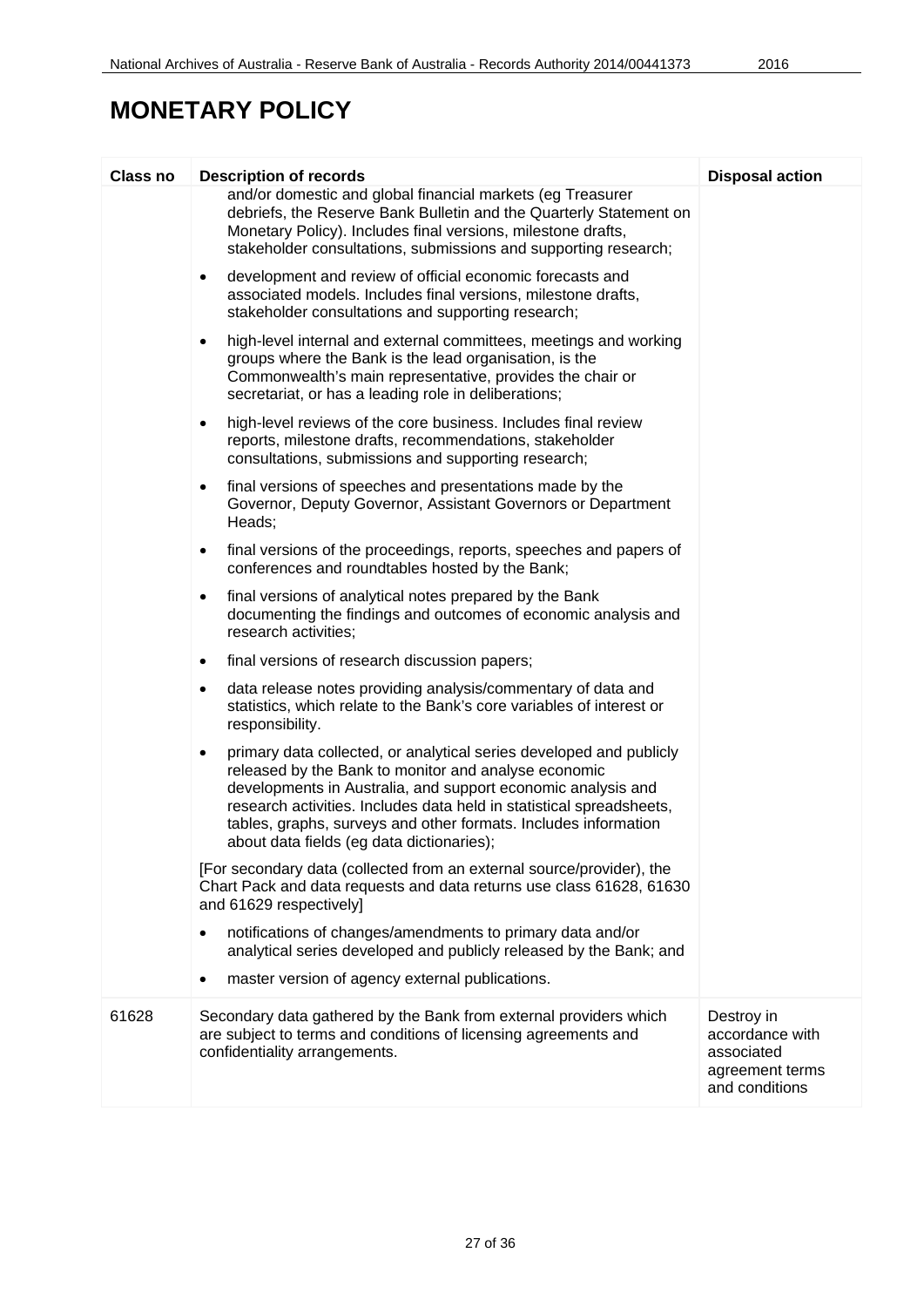# **MONETARY POLICY**

| <b>Class no</b> | <b>Description of records</b>                                                                                                                                                                                                                                                                                                                                                                                                                                                                                                                                                      | <b>Disposal action</b>                        |
|-----------------|------------------------------------------------------------------------------------------------------------------------------------------------------------------------------------------------------------------------------------------------------------------------------------------------------------------------------------------------------------------------------------------------------------------------------------------------------------------------------------------------------------------------------------------------------------------------------------|-----------------------------------------------|
| 61629           | Records documenting:<br>data release notes providing analysis/commentary of data and<br>statistics which do not relate to the Bank's core variables of interest<br>or responsibility;<br>data requests and returns;<br>data release schedules (publication schedules);<br>diary notes used for internal debriefings for meetings, conferences,<br>or other events;<br>the receipt and handling of general enquiries which require a<br>standard/routine response; and<br>final versions of internal low level operational policies and<br>procedures supporting the core business. | Destroy 2 years after<br>action completed     |
| 61630           | Records documenting:<br>routine operational administrative tasks supporting the core<br>business; and<br>monetary policy activities, other than those covered in classes<br>61627 to 61629.                                                                                                                                                                                                                                                                                                                                                                                        | Destroy 10 years<br>after action<br>completed |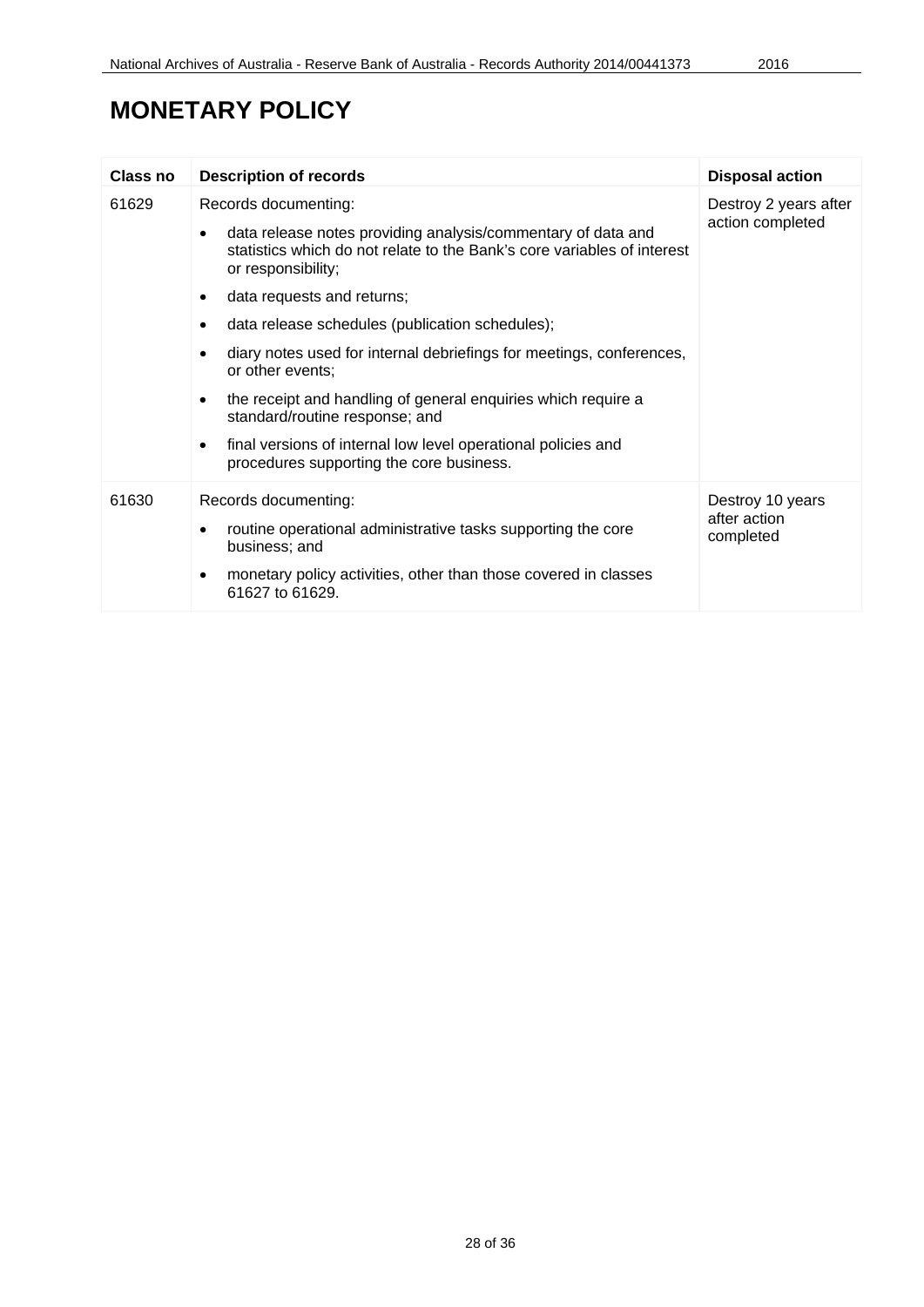### <span id="page-28-0"></span>**PAYMENTS SYSTEM OPERATIONS**

The core business of developing and managing payments clearing and settlement systems owned and operated by the Bank, such as the Reserve Bank Information Transfer System (RITS) and the Low Value Clearing Service (LVCS), and managing associated memberships to those payments clearing and settlement systems.

The core activities include:

- negotiating, establishing and implementing agreements;
- developing, implementing and reviewing regulations, policies and plans;
- developing, implementing and reviewing procedures and guidelines;
- participating in and managing committees, meetings and working groups;
- establishing and managing memberships to payments clearing and settlement systems, including processing applications, verifying customer identification;
- managing authorisations;
- providing and/or receiving instructions, advice, briefings, reports and notifications regarding payments system operations and services;
- settling interbank transactions;
- developing business plans;
- determining pricing for services;
- monitoring systems to assess impacts on business operations and liquidity;
- preparing and delivering speeches and presentations; and
- liaising with external agencies, banks and approved institutions, in relation to payments clearing and settlement system operations, activities and services.

The performance of the core business is supported by general activities such as:

- making arrangements;
- receiving and responding to enquiries; and
- reviewing.

### *Cross references to other areas of this records authority*

*For the set-up of bank accounts for RITS members, such as Exchange Settlement Accounts, use BANKING OPERATIONS.*

*For clearing and settlement of transactions within systems, use BANKING OPERATIONS and/or FINANCIAL MARKET OPERATIONS.*

*For the designation of payment systems, the development of standards, benchmarks and access regimes for payment systems, the gathering of payments and payments system data, use PAYMENTS SYSTEM POLICY.*

*For drafting and production of the Reserve Bank Bulletin and the Quarterly Statement on Monetary Policy, use MONETARY POLICY.*

*For international committees, meetings and working groups, use INTERNATIONAL RELATIONS.*

*For recording, executing and settling banking transactions, the establishment of bank accounts, and the management of associated customer identification information, use BANKING OPERATIONS.*

*Cross references to AFDA Express records authority*

*For system helpdesk services, use TECHNOLOGY & TELECOMMUNICATIONS.*

*For the development, and management of systems hardware and software, use TECHNOLOGY & TELECOMMUNICATIONS.*

*For billing member services, use FINANCIAL MANAGEMENT.*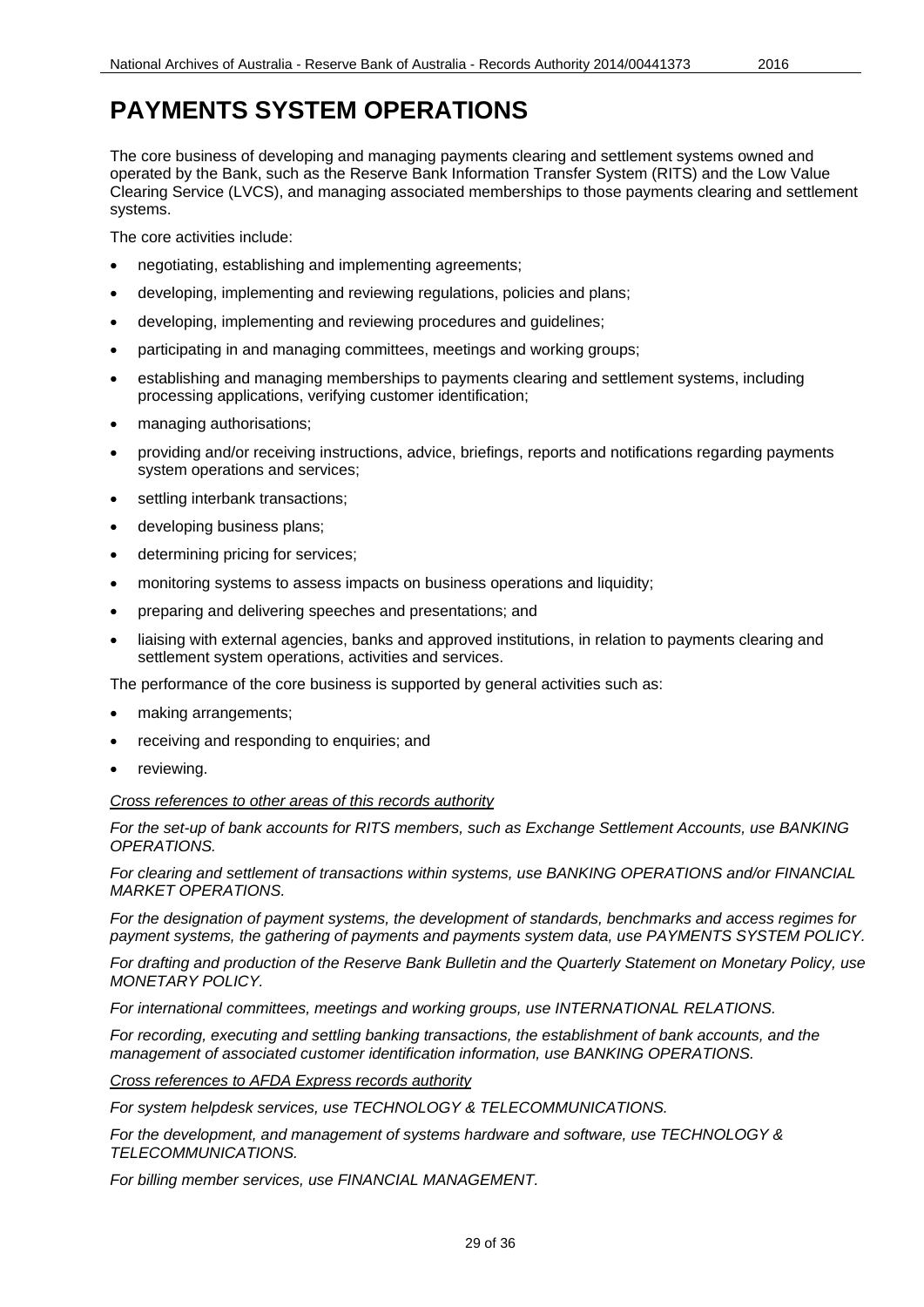### **PAYMENTS SYSTEM OPERATIONS**

*For visits made by representatives of other government agencies, and interstate and overseas governments, use GOVERNMENT RELATIONS.*

*For advice, briefs and submissions to the portfolio Minister, cabinet submissions and the organisation's participation in formal inquiries, use GOVERNMENT RELATIONS.*

*For visits made by non-government organisations, the public, students and academics, use COMMUNITY RELATIONS.*

*For media releases and statements, use COMMUNITY RELATIONS.*

*For managing the acquisition of goods and services, including external consultants and service providers, use PROCUREMENT.*

*For internal and external audits across the Bank, use STRATEGIC MANAGEMENT.*

*Cross references to other records authorities*

*For records of the Reserve Bank Board, use GOVERNING BODIES.*

| <b>Class no</b> | <b>Description of records</b>                                                                                                                                                                                                                                                                                                                                                                                                                 | <b>Disposal action</b>                                                                           |
|-----------------|-----------------------------------------------------------------------------------------------------------------------------------------------------------------------------------------------------------------------------------------------------------------------------------------------------------------------------------------------------------------------------------------------------------------------------------------------|--------------------------------------------------------------------------------------------------|
| 61631           | The following significant records documenting:                                                                                                                                                                                                                                                                                                                                                                                                | Retain as national                                                                               |
|                 | intergovernmental and other high-level agreements, such as<br>$\bullet$<br>bilateral agreements and memorandums of understanding with<br>states, territories and financial institutions, including those<br>establishing principles, processes and responsibilities for managing<br>payment systems in Australia;                                                                                                                             | archives                                                                                         |
|                 | high-level internal and external committees, meetings and working<br>$\bullet$<br>groups where the Bank is the lead organisation, is the<br>Commonwealth's main representative, provides the chair or<br>secretariat, or has a leading role in deliberations. Includes high-<br>level committees that discuss the introduction and development of<br>significant or innovative payments (eg the Reserve Bank<br>Information Transfer System); |                                                                                                  |
|                 | final versions of speeches and presentations made by the<br>$\bullet$<br>Governor, Deputy Governor, Assistant Governors or Department<br>Heads.                                                                                                                                                                                                                                                                                               |                                                                                                  |
|                 | development and review of regulations, high-level plans and<br>$\bullet$<br>policies associated with the operation of and membership to the<br>Bank's payment systems, such as conditions of operation and<br>pricing policies. Includes milestone drafts, feedback, and final<br>versions of regulations and policies;                                                                                                                       |                                                                                                  |
|                 | [For individual membership records, use class 61632]                                                                                                                                                                                                                                                                                                                                                                                          |                                                                                                  |
|                 | high-level reviews of the core business. Includes final review<br>$\bullet$<br>reports, milestone drafts, recommendations, feedback,<br>submissions and supporting research;                                                                                                                                                                                                                                                                  |                                                                                                  |
|                 | high-level advice, reports, briefings and liaison which document<br>$\bullet$<br>proposals or decisions relating to significant changes and/or<br>developments to payments clearing and settlement systems owned<br>and operated by the Bank; and                                                                                                                                                                                             |                                                                                                  |
|                 | master version of agency external publications.<br>$\bullet$                                                                                                                                                                                                                                                                                                                                                                                  |                                                                                                  |
| 61632           | Records documenting:<br>establishment and set up of individual memberships to payments<br>$\bullet$<br>systems, including initial meetings with members, notices to apply,<br>and applications for membership and participation in payments                                                                                                                                                                                                   | Destroy 10 years<br>after the relationship<br>with the customer,<br>member,<br>administrator, or |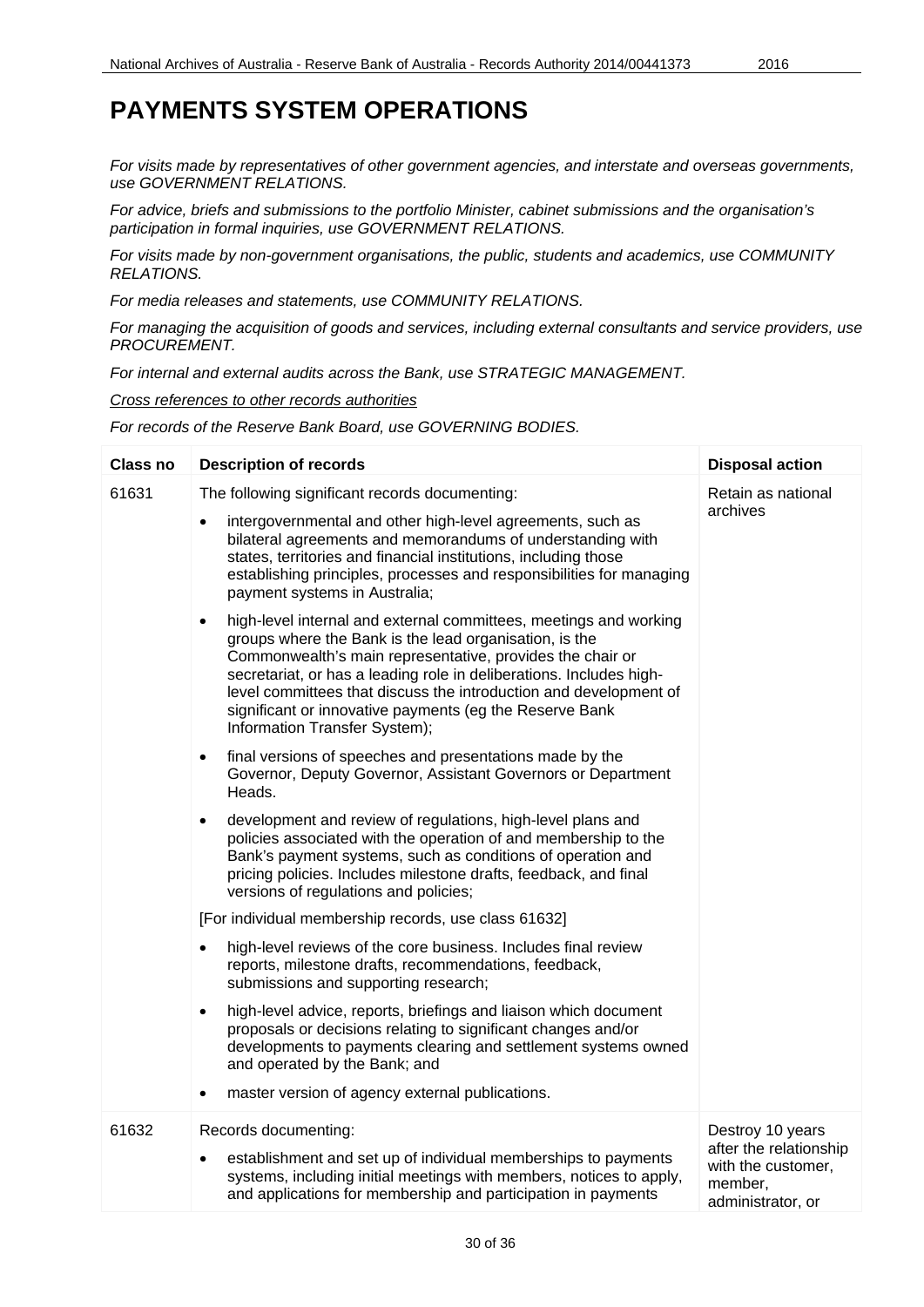# **PAYMENTS SYSTEM OPERATIONS**

| <b>Class no</b> | <b>Description of records</b>                                                                                                                                                                                                                                                                          | <b>Disposal action</b>                    |
|-----------------|--------------------------------------------------------------------------------------------------------------------------------------------------------------------------------------------------------------------------------------------------------------------------------------------------------|-------------------------------------------|
|                 | settlements systems. Also includes records documenting the<br>identification of customers, such as Know Your Customer (KYC)<br>identification forms and checklists and associated supporting<br>documentation, and advice received regarding changes to<br>identification details; and                 | operator ceases                           |
|                 | agreements with and authorised signatories for members,<br>administrators and/or operators relating to the use and<br>management of payment clearing and settlement systems, such as<br>member agreements, batch administrator agreements and facilities<br>agreements, and associated authorisations. |                                           |
| 61633           | Records documenting:                                                                                                                                                                                                                                                                                   | Destroy 2 years after<br>action completed |
|                 | arrangements for committees, meetings and working groups; and                                                                                                                                                                                                                                          |                                           |
|                 | receipt and handling of general enquiries which require a<br>standard/routine response.                                                                                                                                                                                                                |                                           |
| 62115           | Records documenting:                                                                                                                                                                                                                                                                                   | Destroy 7 years after                     |
|                 | routine operational administrative tasks supporting the core<br>business; and                                                                                                                                                                                                                          | action completed                          |
|                 | payment systems operations activities, other than those covered in<br>classes 61631 to 61633.                                                                                                                                                                                                          |                                           |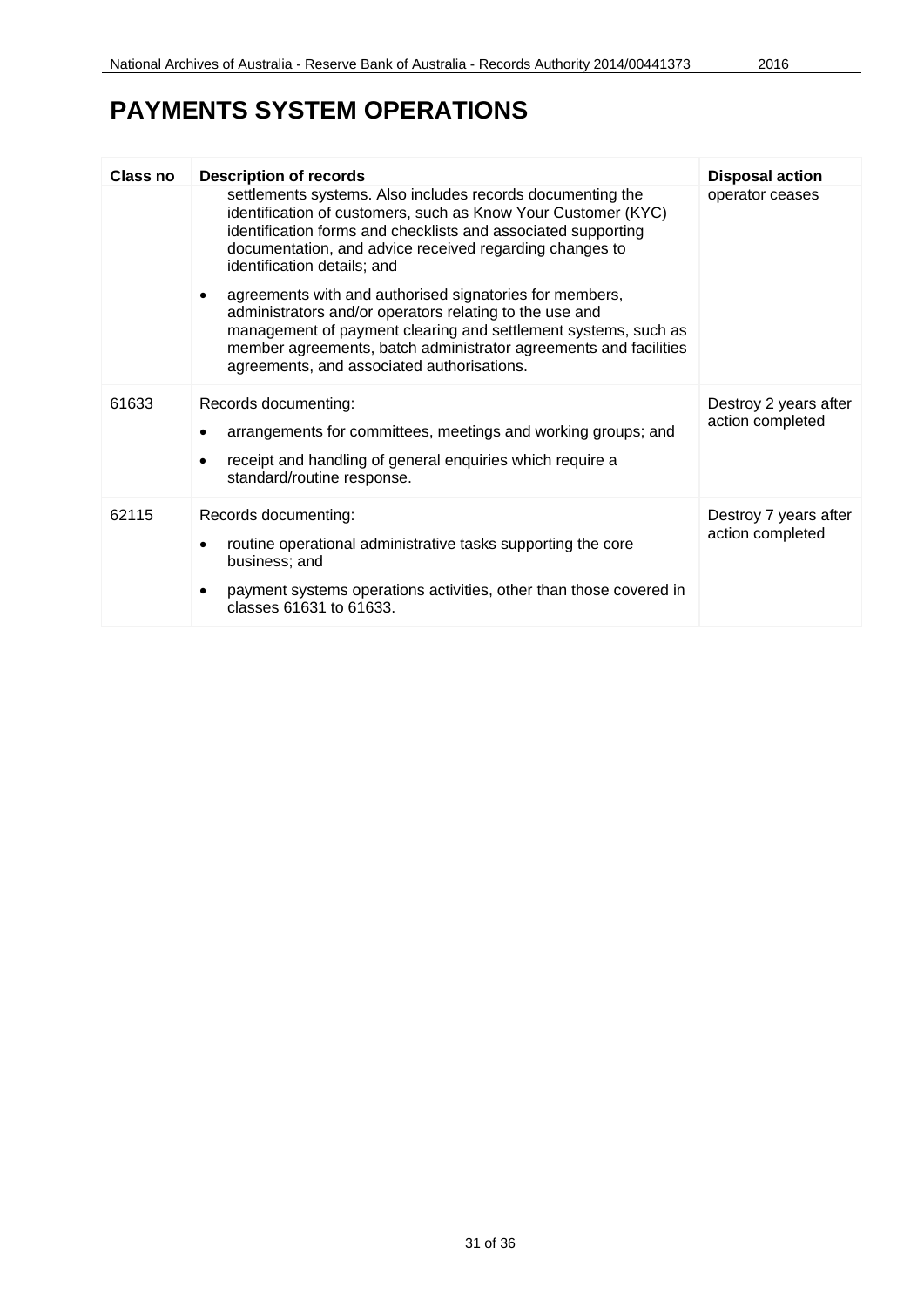<span id="page-31-0"></span>The core business of promoting efficiency and competition in the payments system, consistent with the overall stability of the financial system, and providing oversight for payments clearing and settlement systems in Australia.

The core activities include:

- designating payment systems;
- developing and reviewing standards, benchmarks and access regimes for payment systems;
- developing, implementing and reviewing policies and programs;
- providing payment system participants with exemptions to comply with payment system rules and requirements;
- granting approvals to real-time gross settlement systems (RTGS) and multilateral netting arrangements;
- making determinations in relation to 'recognised' settlement systems;
- receiving written undertakings from payment system participants;
- arbitrating disputes;
- giving and revoking directions to comply with standards, access regimes and authorisation conditions;
- authorising holders of a stored value of a purchased payment facility;
- gathering data about a payment system or payment system participants;
- preparing annual regulatory plans;
- determining financial stability standards for clearing and settlement facilities;
- carrying out assessments;
- negotiating, establishing and implementing agreements;
- participating in and managing in committees, meetings and working groups;
- preparing and delivering speeches and presentations;
- providing and receiving advice, briefings and reports;
- hosting, arranging and managing conferences, roundtables and workshops; and
- liaising with external agencies, institutions, academics and the wider community in relation to payments system policy matters.

The performance of the core business is supported by general activities such as:

- receiving and responding to enquiries;
- developing and maintaining internal operating policies and procedures; and
- reviewing.

### *Cross references to other areas of this records authority*

*For the establishment, operation and ongoing business management of the Reserve Bank Information and Transfer Systems (RITS), including managing system memberships, use PAYMENT SYSTEM OPERATIONS.*

*For international committees, meetings, working groups, and relations with international bodies, use INTERNATIONAL RELATIONS.*

*For monitoring and maintaining the stability of the financial system, including mitigating the risk of financial disturbances, and responding to financial disturbances should they occur, use FINANCIAL SYSTEM STABILITY.*

### *Cross references to AFDA Express records authority*

*For visits made by representatives of other government agencies, and interstate and overseas governments, use GOVERNMENT RELATIONS.*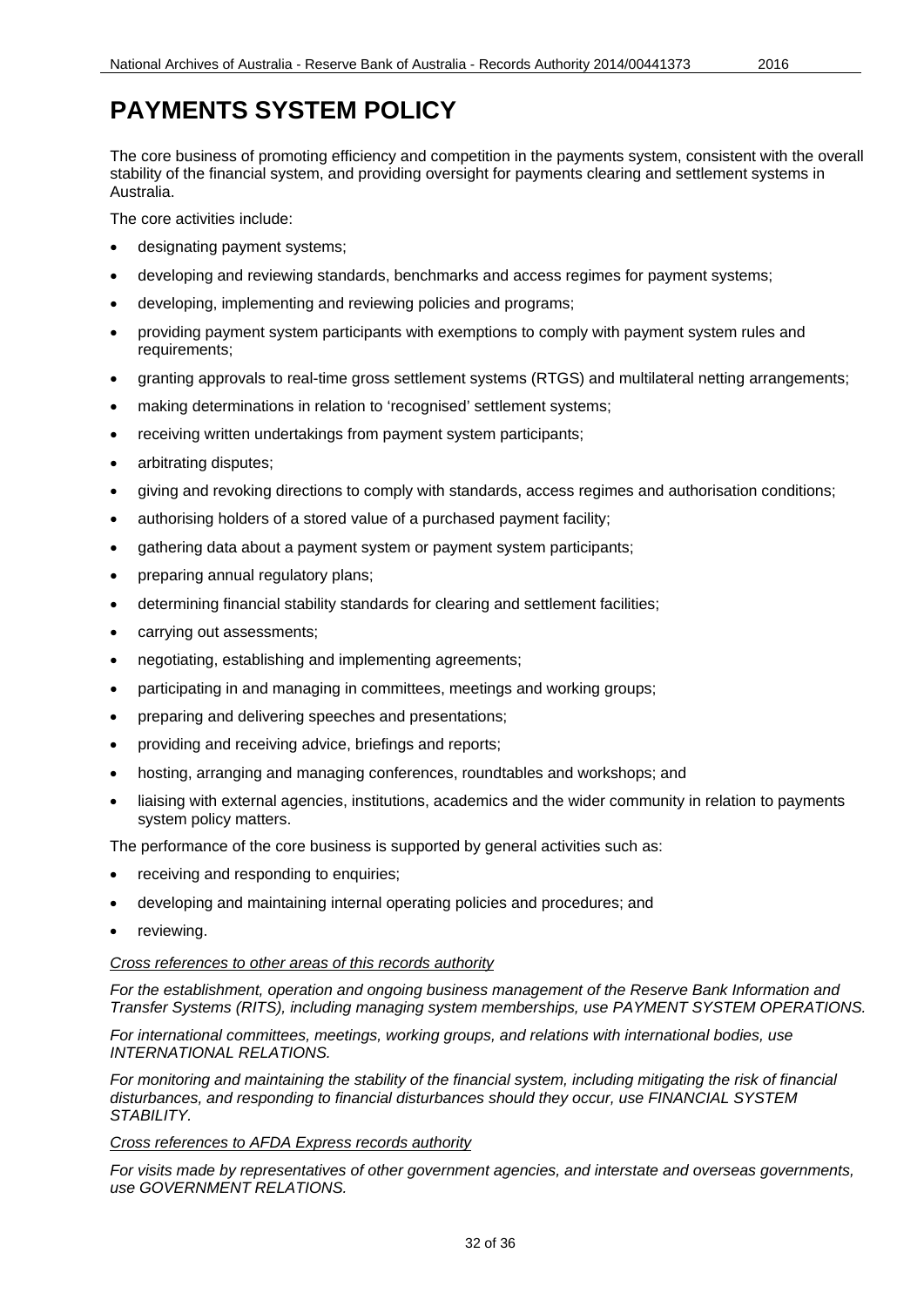# **PAYMENTS SYSTEM POLICY**

*For visits made by non-government organisations, the public, students and academics, use COMMUNITY RELATIONS.*

*For contributions to parliamentary inquiries or submissions provided to other government organisations, use GOVERNMENT RELATIONS.*

*For media releases and statements, use COMMUNITY RELATIONS or GOVERNMENT RELATIONS*

*For the management of special occasions, ceremonies or celebrations to honour a particular event, such as the Bank's 50th anniversary, use COMMUNITY RELATIONS.*

*For legal proceedings relating to disputes associated with designated payment systems, use LEGAL SERVICES.*

*For managing the acquisition of goods and services, including external consultants and service providers, use PROCUREMENT.*

*For internal and external audits across the Bank, use STRATEGIC MANAGEMENT.*

*Cross references to other records authorities*

*For records of the Reserve Bank Board or the Payment Systems Board, use GOVERNING BODIES.*

| <b>Class no</b> | <b>Description of records</b>                                                                                                                                                                                                                                                                                                                                                                                                                                                                                                                | <b>Disposal action</b> |
|-----------------|----------------------------------------------------------------------------------------------------------------------------------------------------------------------------------------------------------------------------------------------------------------------------------------------------------------------------------------------------------------------------------------------------------------------------------------------------------------------------------------------------------------------------------------------|------------------------|
| 61635           | The following significant records documenting:                                                                                                                                                                                                                                                                                                                                                                                                                                                                                               | Retain as national     |
|                 | intergovernmental and other high-level agreements, such as<br>bilateral agreements and memorandums of understanding with<br>other domestic and overseas regulators, including those<br>agreements which establish principles, processes, responsibilities<br>and frameworks for managing and ensuring access, competition<br>and efficiency in the payments system, and oversight of clearing<br>and settlement facilities;                                                                                                                  | archives               |
|                 | high-level internal and external committees, meetings and working<br>$\bullet$<br>groups where the Bank is the lead organisation, is the<br>Commonwealth's main representative, provides the chair or<br>secretariat, or has a leading role in deliberations;                                                                                                                                                                                                                                                                                |                        |
|                 | developing, implementing and reviewing high-level payments<br>٠<br>systems policies and programs. Includes final versions, milestone<br>drafts, stakeholder consultation and supporting research;                                                                                                                                                                                                                                                                                                                                            |                        |
|                 | high-level advice, briefings and reports to or from the Board,<br>$\bullet$<br>Governors, the Treasurer, Ministers and other key stakeholders<br>relating to payments system policy matters. Includes final and/or<br>summary assessment reports, or advice and recommendations<br>relating to licensed clearing and settlement facilities, licence<br>applications, systemically important payment systems and<br>sufficient equivalence assessments. Also includes milestone drafts,<br>stakeholder consultations and supporting research; |                        |
|                 | final versions of speeches and presentations made by the<br>$\bullet$<br>Governor, Deputy Governor, Assistant Governors or Department<br>Heads;                                                                                                                                                                                                                                                                                                                                                                                              |                        |
|                 | final versions of the proceedings, reports, speeches and papers of<br>٠<br>conferences, roundtables and workshops hosted by the Bank;                                                                                                                                                                                                                                                                                                                                                                                                        |                        |
|                 | designation of payment systems, including final versions of<br>$\bullet$<br>research papers and strategic reviews of payment systems, issues<br>papers, discussion papers, minutes and papers of policy meetings,<br>and notices announcing decisions to designate systems. Includes<br>summaries of stakeholder consultation and supporting research;                                                                                                                                                                                       |                        |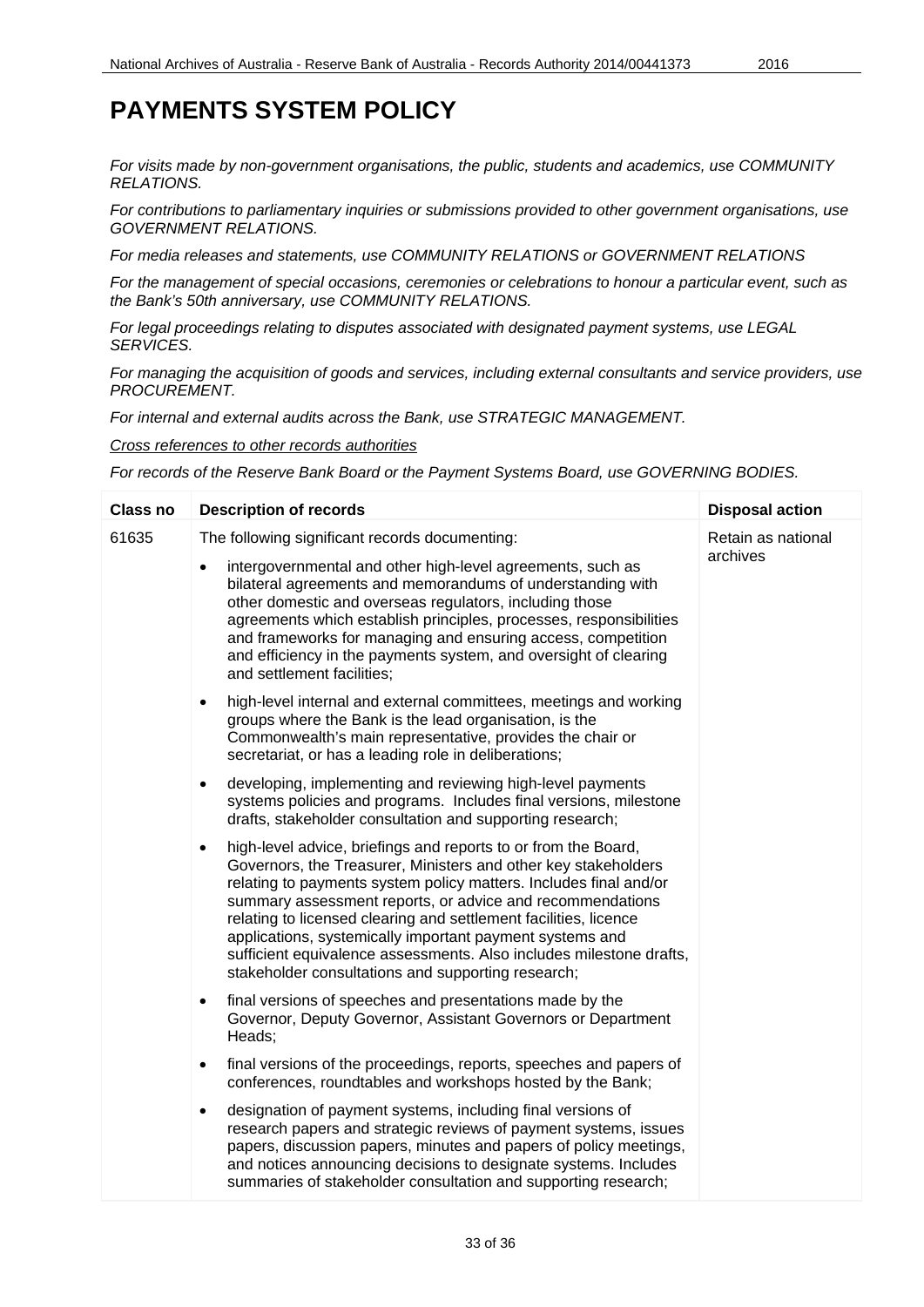# **PAYMENTS SYSTEM POLICY**

| Class no | <b>Description of records</b>                                                                                                                                                                                                                                                                                                                                                                                                       | <b>Disposal action</b>                                                           |
|----------|-------------------------------------------------------------------------------------------------------------------------------------------------------------------------------------------------------------------------------------------------------------------------------------------------------------------------------------------------------------------------------------------------------------------------------------|----------------------------------------------------------------------------------|
|          | development and review of payment system standards (eg<br>Financial Stability Standards), benchmarks, and access regimes,<br>including issues papers, discussion papers, regulatory impact<br>statements, final standards and associated guidance, benchmarks<br>and decisions to impose access regimes, and associated notices.<br>Includes final versions, milestone drafts, stakeholder consultation<br>and supporting research; |                                                                                  |
|          | high-level reviews of the core business. Includes final review<br>$\bullet$<br>reports, milestone drafts, recommendations, stakeholder<br>consultations, submissions and supporting research;                                                                                                                                                                                                                                       |                                                                                  |
|          | statistical data gathered by the Bank for the purposes of analysing<br>$\bullet$<br>payments systems, clearing and settlement facilities, or payment<br>system participants. Includes statistical collections and databases<br>in relation to credit and charge cards, ATM cash withdrawals,<br>merchant fees etc;                                                                                                                  |                                                                                  |
|          | disputes heard by the Federal Court relating to denied access to a<br>$\bullet$<br>designated payment system; and                                                                                                                                                                                                                                                                                                                   |                                                                                  |
|          | master version of agency external publications.                                                                                                                                                                                                                                                                                                                                                                                     |                                                                                  |
| 61636    | Records documenting:                                                                                                                                                                                                                                                                                                                                                                                                                | Destroy 50 years                                                                 |
|          | applications, letters, assessments, declarations and notices<br>$\bullet$<br>associated with the authorisation of holders of stored value of a<br>purchased payment facility and provision of exemptions to<br>payments system participants to comply with requirements outlined<br>in access regimes, legislation, regulations and other legislative<br>instruments;                                                               | after action<br>completed                                                        |
|          | granting approvals to real-time gross settlement systems (RTGS)<br>٠<br>and multilateral netting arrangements, including applications,<br>letters, assessments, regulatory impact statements, and letters of<br>approval;                                                                                                                                                                                                           |                                                                                  |
|          | application, assessment and issue of determinations in relation to<br>'recognised settlement systems';                                                                                                                                                                                                                                                                                                                              |                                                                                  |
|          | written undertakings received by the Bank documenting voluntary<br>agreements by payments system participants to comply with<br>standards, access regimes, or other rules and conditions and<br>authorities imposed on payment systems; and                                                                                                                                                                                         |                                                                                  |
|          | Bank arbitration of disputes in relation to a designated payments<br>٠<br>system not covered in class 61635, including requests for<br>arbitration, agreements to the Bank's arbitration arrangements, and<br>records documenting the outcome of arbitration.                                                                                                                                                                       |                                                                                  |
| 61637    | Data purchased by the Bank from external providers, which are subject<br>to terms and conditions of licensing agreements and/or confidentiality<br>arrangements.                                                                                                                                                                                                                                                                    | Destroy in<br>accordance with<br>associated<br>agreement terms<br>and conditions |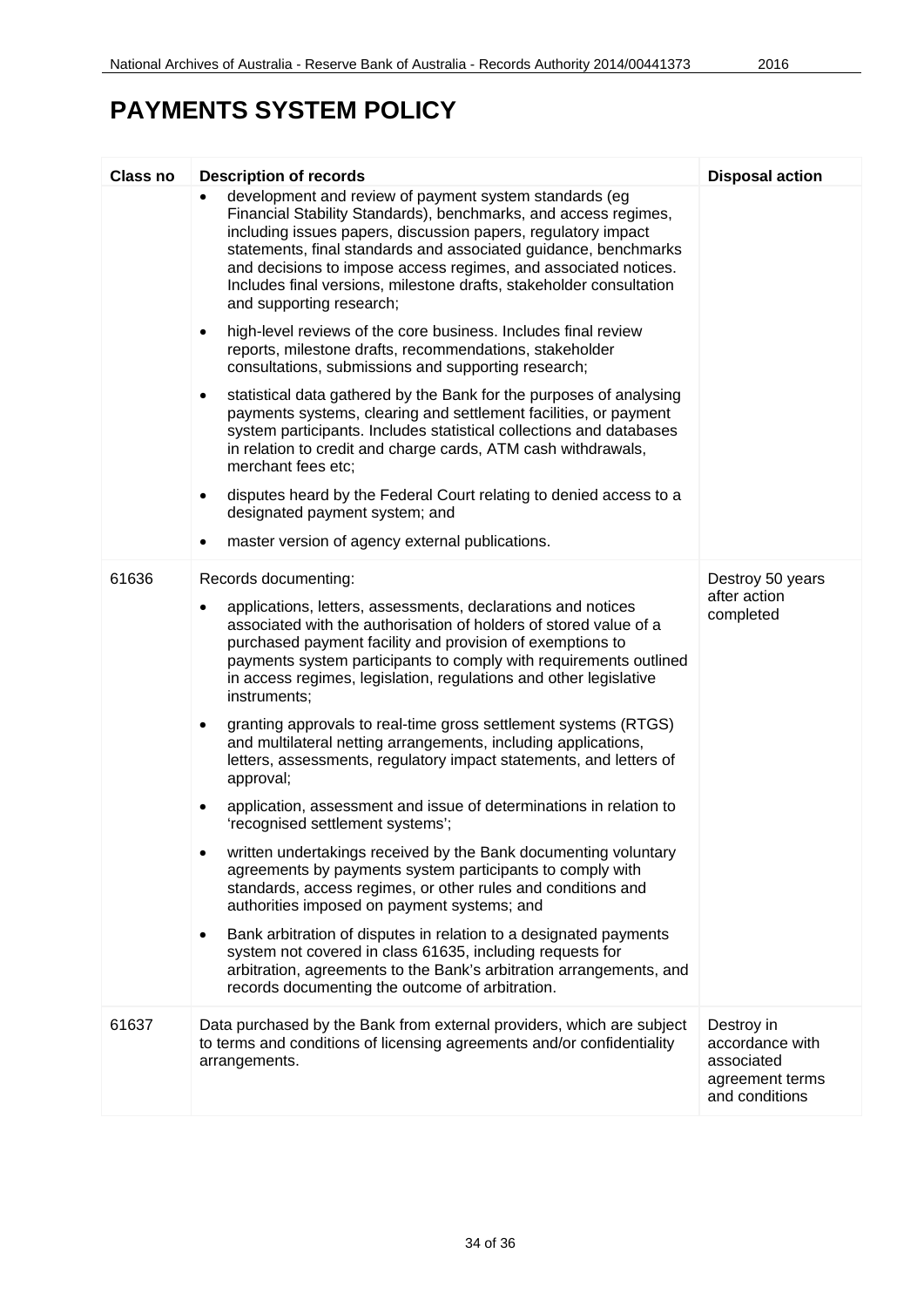# **PAYMENTS SYSTEM POLICY**

| Class no | <b>Description of records</b>                                                                                                                                                                                                                                                                                                                                                                                          | <b>Disposal action</b>                        |
|----------|------------------------------------------------------------------------------------------------------------------------------------------------------------------------------------------------------------------------------------------------------------------------------------------------------------------------------------------------------------------------------------------------------------------------|-----------------------------------------------|
| 61638    | Records documenting:<br>data requests and returns, notifications of changes/amendments to<br>statistical data, including data revisions, and statistical<br>spreadsheets, tables or graphs used to analyse data;<br>the receipt and handling of general enquiries which require a<br>standard/routine response; and<br>final versions of internal operational policies and procedures<br>supporting the core business. | Destroy 2 years after<br>action completed     |
| 61639    | Records documenting:<br>routine operational administrative tasks supporting the core<br>business; and<br>payment system policy activities, other than those covered in<br>classes 61635 to 61638.                                                                                                                                                                                                                      | Destroy 10 years<br>after action<br>completed |